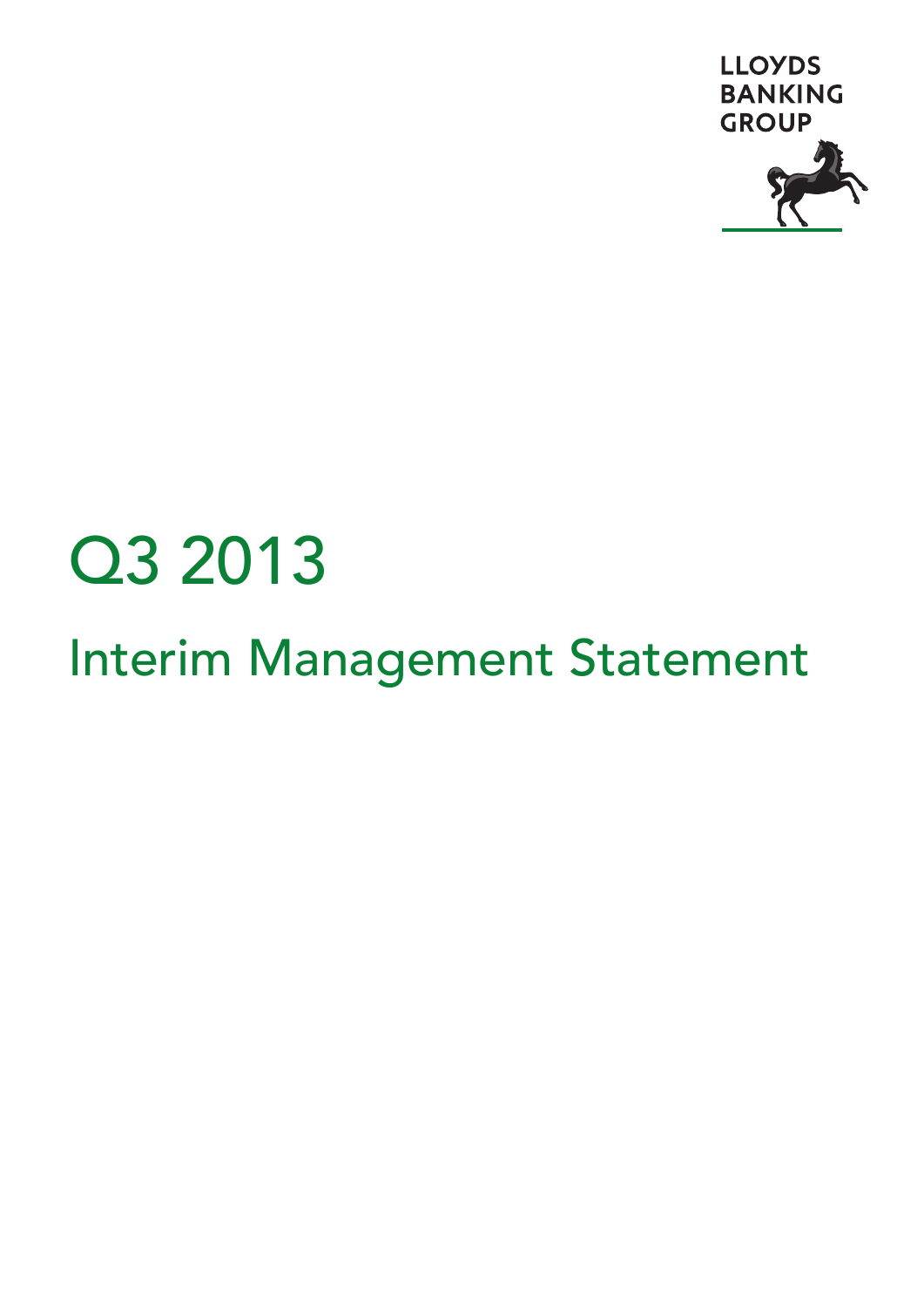# **BASIS OF PRESENTATION**

This report covers the results of Lloyds Banking Group plc (the Company) together with its subsidiaries (the Group) for the nine months ended 30 September 2013.

#### **Statutory basis**

Statutory information is set out on pages 14 and 15. However, a number of factors have had a significant effect on the comparability of the Group's financial position and results. As a result, comparison on a statutory basis of the 2013 results with 2012 is of limited benefit.

#### **Underlying basis**

In order to present a more meaningful view of business performance, the results of the Group and divisions are presented on an underlying basis. The key principles adopted in the preparation of the underlying basis of reporting are described below.

- In order to reflect the impact of the acquisition of HBOS, the following have been excluded:
	- the amortisation of purchased intangible assets; and
	- the unwind of acquisition-related fair value adjustments.
- The following items, not related to acquisition accounting, have also been excluded from underlying profit:
- the effects of certain asset sales, liability management and volatile items;
- volatility arising in insurance businesses;
- Simplification costs;
- Verde costs;
- payment protection insurance provision;
- insurance gross up;
- certain past service pensions items in respect of the Group's defined benefit pension schemes; and
- other regulatory provisions.

The financial statements have been restated following the implementation of IAS 19R *Employee Benefits* and IFRS 10 *Consolidated Financial Statements* with effect from 1 January 2013. Further details are shown on page 14.

To enable a better understanding of the Group's core business trends and outlook, certain income statement, balance sheet and regulatory capital information is analysed between core and non-core portfolios. The non-core portfolios consist of businesses which deliver belowhurdle returns, which are outside the Group's risk appetite or may be distressed, are subscale or have an unclear value proposition, or have a poor fit with the Group's customer strategy. The EC mandated retail business disposal (Project Verde) is included in core portfolios.

The Group's core and non-core activities are not managed separately and the preparation of this information requires management to make estimates and assumptions that impact the reported income statements, balance sheet, regulatory capital related and risk amounts analysed as core and as non-core. The Group uses a methodology that categorises income and expenses as non-core only where management expect that the income or expense will cease to be earned or incurred when the associated asset or liability is divested or run-off, and allocates operational costs to the core portfolio unless they are directly related to non-core activities. This results in the reported operating costs for the non-core portfolios being less than would be required to manage these portfolios on a stand-alone basis. Due to the inherent uncertainty in making estimates, a different methodology or a different estimate of the allocation might result in a different proportion of the Group's income or expenses being allocated to the core and non-core portfolios, different assets and liabilities being deemed core or noncore and accordingly a different allocation of the regulatory effects.

Unless otherwise stated income statement commentaries throughout this document compare the nine months ended 30 September 2013 to the nine months ended 30 September 2012, and the balance sheet analysis compares the Group balance sheet as at 30 September 2013 to the Group balance sheet as at 31 December 2012.

**Additional pro forma disclosures:** Non-core assets, risk-weighted assets and the fully loaded CRD IV capital ratios are also presented on a pro forma basis. The pro forma basis reflects the impact of certain announced transactions which have yet to complete as at the balance sheet date. The details of these transactions are included in the relevant disclosures.

#### **FORWARD LOOKING STATEMENTS**

This announcement contains forward looking statements with respect to the business, strategy and plans of the Lloyds Banking Group and its current goals and expectations relating to its future financial condition and performance. Statements that are not historical facts, including statements about the Group or the Group's management's beliefs and expectations, are forward looking statements. By their nature, forward looking statements involve risk and uncertainty because they relate to future events and circumstances that will or may occur. The Group's actual future business, strategy, plans and/or results may differ materially from those expressed or implied in these forward looking statements as a result of a variety of factors, including, but not limited to, UK domestic and global economic and business conditions; the ability to derive cost savings and other benefits, including as a result of the Group's Simplification programme; and to access sufficient funding to meet the Group's liquidity needs; changes to the Group's credit ratings; risks concerning borrower or counterparty credit quality; instability in the global financial markets, including Eurozone instability and the impact of any sovereign credit rating downgrade or other sovereign financial issues; marketrelated risks including changes in interest rates and exchange rates; changing demographic and market-related trends; changes in customer preferences; changes to laws, regulation, accounting standards or taxation, including changes to regulatory capital or liquidity requirements; the policies and actions of governmental or regulatory authorities in the UK, the European Union, or other jurisdictions in which the Group operates, including the US; the implementation of Recovery and Resolution Directive and banking reform following the recommendations made by the Independent Commission on Banking; the ability to attract and retain senior management and other employees; requirements or limitations imposed on the Group as a result of HM Treasury's investment in the Group; the ability to satisfactorily dispose of certain assets or otherwise meet the Group's EC state aid obligations; the extent of any future impairment charges or write-downs caused by depressed asset valuations, market disruptions and illiquid markets; the effects of competition and the actions of competitors, including non-bank financial services and lending companies; exposure to regulatory scrutiny, legal proceedings, regulatory investigations or complaints, and other factors. Please refer to the latest Annual Report on Form 20-F filed with the US Securities and Exchange Commission for a discussion of certain factors together with examples of forward looking statements. The forward looking statements contained in this announcement are made as at the date of this announcement, and the Group undertakes no obligation to update any of its forward looking statements.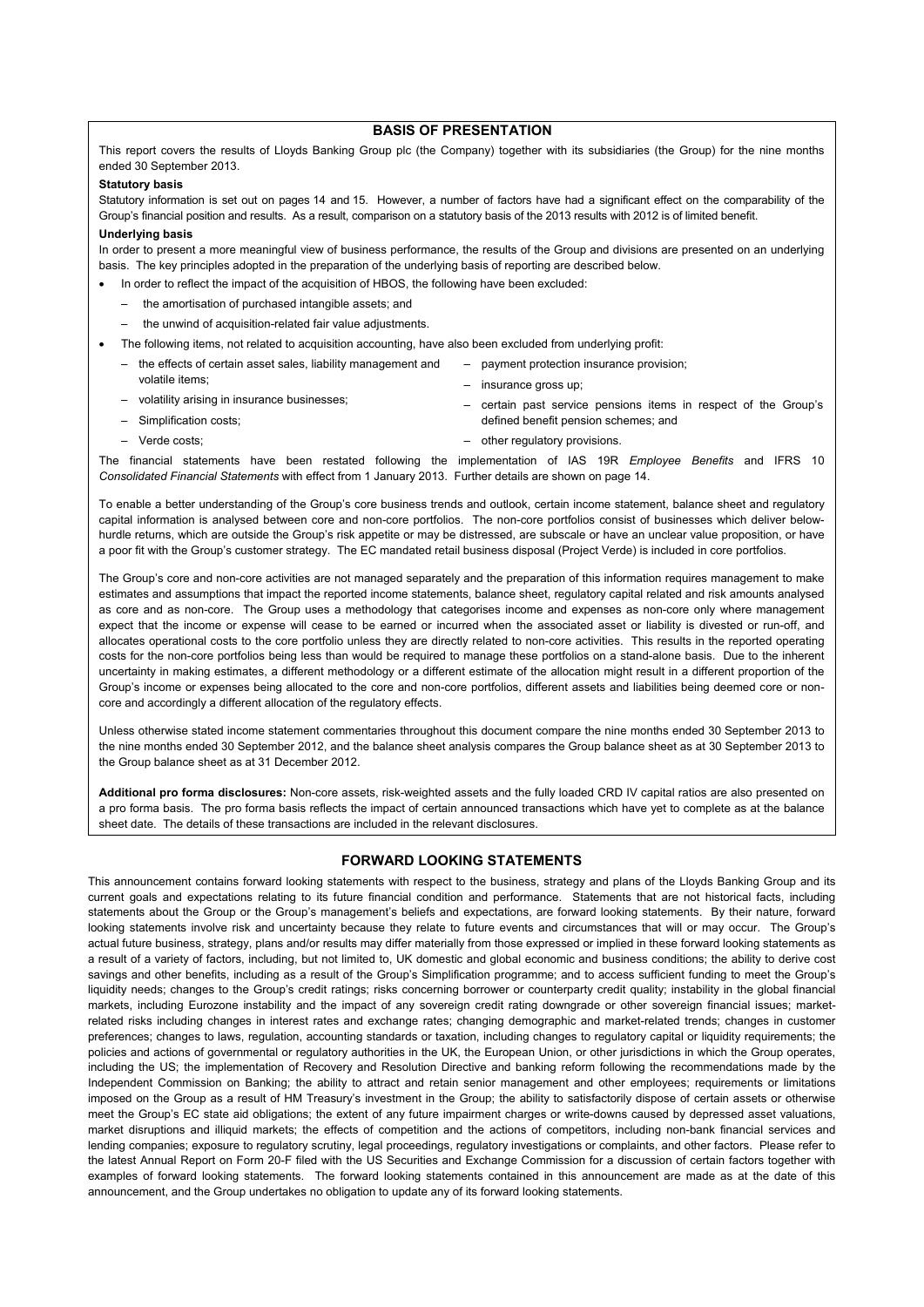# **RESULTS SUMMARY FOR THE NINE MONTHS ENDED 30 SEPTEMBER 2013 SIGNIFICANT PROGRESS IN DELIVERING STRATEGY; STRONG UNDERLYING PERFORMANCE**

'The third quarter was an especially significant one for the Group. We returned the TSB bank to the high street and launched a rebranded, revitalised Lloyds Bank. I am pleased that the progress we have made enabled the UK government to begin the process of returning the Group to full private ownership, and importantly, getting taxpayer's money back at a profit. Our strategic plan continues to deliver and customers are increasingly seeing the benefits. At the same time we are creating a low cost, low risk differentiated business, resulting in better profitability and returns despite further legacy charges. Together with the actions outlined earlier, these are key milestones not just for Lloyds Banking Group but also for UK banking.'

#### **António Horta-Osório, Group Chief Executive**

# **Significant progress in delivering our strategy and supporting our customers**

- Continue to support the UK economy through lending to SMEs and first-time buyers, and the Help to Buy scheme
- Core loan book now growing in all divisions; returned mortgage lending to growth in the third quarter
- Returned TSB to the high street and launched a rebranded, revitalised Lloyds Bank in September
- Further strong performance in customer service and in reducing customer complaints
- Non-core asset reduction ahead of plan and capital accretive; year end non-core targets already achieved
- Further increased UK focus with sale of Australian and German businesses; 2014 international presence target achieved
- Further progress in strengthening capital position despite an additional charge for legacy PPI business in the quarter

#### **Substantial increase in Group underlying profit and returns**

- Underlying profit increased by 136 per cent to £4,426 million in the first nine months of 2013
- Return on risk-weighted assets increased to 2.01 per cent (first nine months of 2012: 0.74 per cent)
- Underlying profit in the quarter of £1,524 million, up 7 per cent on second quarter and 83 per cent on third quarter of 2012
- Underlying income of £14,019 million in the first nine months, up 1 per cent
- Net interest margin increased 13 basis points to 2.06 per cent, and to 2.17 per cent in the third quarter
- Costs reduced by 6 per cent to £7,110 million, and the impairment charge by 44 per cent to £2,483 million

# **Strong core business performance, with further increase in profitability and returns**

- Core underlying profit increased by 20 per cent to £5,549 million; third quarter up 2 per cent on second quarter
- Core return on risk-weighted assets increased from 2.57 per cent to 3.17 per cent
- Core underlying income of £13,500 million, up 5 per cent (up 2 per cent excluding St. James's Place effects)
- Core margin improved 12 basis points to 2.44 per cent; core impairment charge down 9 per cent to £1,231 million

# **Statutory profit before tax of £1,694 million; tangible net asset value per share of 51.1p**

- Statutory profit before tax of £1,694 million (nine months to 30 Sept 2012: loss of £607 million) including an additional charge for legacy PPI business of £750 million
- Tangible net asset value per share of 51.1p (31 Dec 2012: 51.9p; 30 Jun 2013: 54.6p); third quarter change mainly due to loss on capital accretive non-core disposals, related deferred tax write-off, and adverse pension and PPI movements

#### **Continued balance sheet strengthening and risk reduction**

- Group loan to deposit ratio improved to 114 per cent (31 Dec 2012: 121 per cent); core ratio maintained at 100 per cent
- Estimated pro forma fully loaded CRD IV core tier 1 ratio increased to 9.9 per cent (31 Dec 2012: 8.1 per cent)
- Non-core assets reduced to £70 billion (pro forma) in a capital accretive way and non-retail non-core to £30 billion

# **Guidance further enhanced; remain confident in delivering strategic plan**

- Net interest margin now expected to be 2.11 per cent for full year 2013 (previously expected to be close to 2.10 per cent)
- Non-core assets expected to be around £66 billion, with non-retail non-core at around £26 billion, at the year end; around £15 billion of non-retail non-core assets expected at the end of 2014
- Guidance for costs and capital position remains unchanged
- Expect to continue to grow core loan book in remainder of the year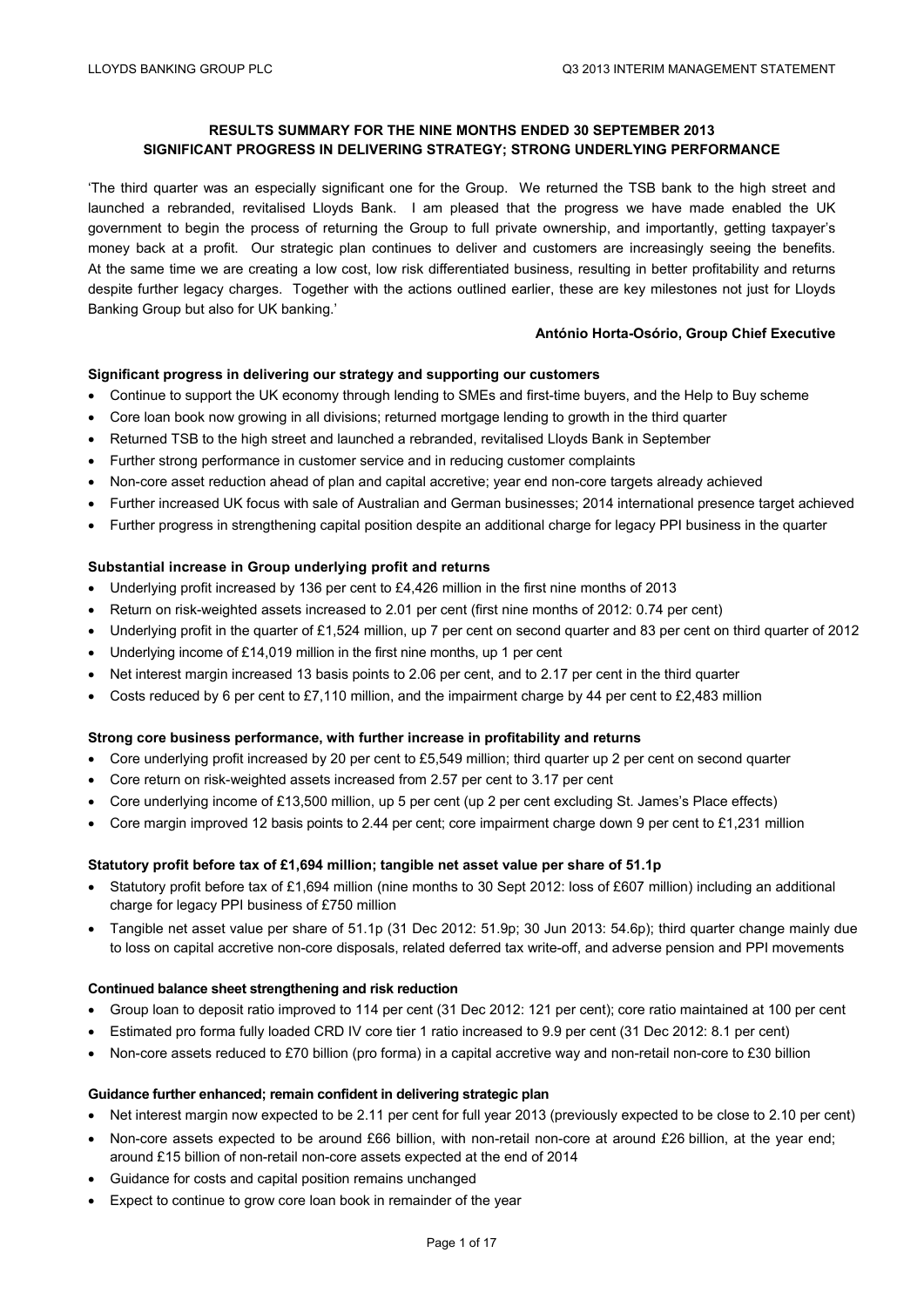# **UNDERLYING BASIS CONSOLIDATED INCOME STATEMENT**

|                                                 | <b>Nine</b><br>months<br>ended<br>30 Sept<br>2013<br>£ million | Nine<br>months<br>ended<br>30 Sept<br>2012 <sup>1</sup><br>£ million | Change<br>℅      | <b>Three</b><br>months<br>ended<br>30 Sept<br>2013<br>£ million | Three<br>months<br>ended<br>30 Sept<br>$2012^1$<br>£ million | <b>Change</b><br>% |
|-------------------------------------------------|----------------------------------------------------------------|----------------------------------------------------------------------|------------------|-----------------------------------------------------------------|--------------------------------------------------------------|--------------------|
| Net interest income                             | 7,967                                                          | 7,790                                                                | 2                | 2,761                                                           | 2,575                                                        | $\overline{7}$     |
| Other income                                    | 6,285                                                          | 6,376                                                                | (1)              | 1,879                                                           | 2,112                                                        | (11)               |
| Insurance claims                                | (233)                                                          | (335)                                                                | 30               | (85)                                                            | (102)                                                        | 17                 |
| <b>Total underlying income</b>                  | 14,019                                                         | 13,831                                                               | 1                | 4,555                                                           | 4,585                                                        | (1)                |
| <b>Total costs</b>                              | (7, 110)                                                       | (7, 537)                                                             | 6                | (2, 361)                                                        | (2, 492)                                                     | 5                  |
| Impairment                                      | (2, 483)                                                       | (4,419)                                                              | 44               | (670)                                                           | (1,262)                                                      | 47                 |
| <b>Underlying profit</b>                        | 4,426                                                          | 1.875                                                                | 136              | 1,524                                                           | 831                                                          | 83                 |
| Asset sales and volatile items                  | 188                                                            | 586                                                                  |                  | (709)                                                           | 506                                                          |                    |
| Simplification and Verde costs                  | (1, 194)                                                       | (731)                                                                |                  | (408)                                                           | (218)                                                        |                    |
| Legacy items                                    | (1, 325)                                                       | (2,225)                                                              |                  | (750)                                                           | (1, 150)                                                     |                    |
| Other items                                     | (401)                                                          | (112)                                                                |                  | (97)                                                            | (120)                                                        |                    |
| Profit (loss) before tax - statutory            | 1,694                                                          | (607)                                                                |                  | (440)                                                           | (151)                                                        |                    |
| Taxation                                        | (1, 414)                                                       | (429)                                                                |                  | (858)                                                           | (223)                                                        |                    |
| Profit (loss) for the period                    | 280                                                            | (1,036)                                                              |                  | (1, 298)                                                        | (374)                                                        |                    |
| Earnings (loss) per share                       | 0.4p                                                           | (1.6)p                                                               | 2.0 <sub>p</sub> | (1.8)p                                                          | (0.6)p                                                       | (1.2)p             |
| Banking net interest margin                     | 2.06%                                                          | 1.93%                                                                | 13bp             | 2.17%                                                           | 1.93%                                                        | 24bp               |
| Average interest-earning assets                 | £513.9bn                                                       | £547.8bn                                                             | (6)              | £507.9bn                                                        | £537.1bn                                                     | (5)                |
| Impairment charge as a % of average<br>advances | 0.63%                                                          | 1.04%                                                                | (41)bp           | 0.51%                                                           | 0.93%                                                        | (42)bp             |
| Return on risk-weighted assets                  | 2.01%                                                          | 0.74%                                                                | 127bp            | 2.14%                                                           | 1.01%                                                        | 113bp              |

# **BALANCE SHEET AND KEY RATIOS**

|                                                                                             | At                | At       |                   |
|---------------------------------------------------------------------------------------------|-------------------|----------|-------------------|
|                                                                                             | 30 Sept           | 31 Dec   | <b>Change</b>     |
|                                                                                             | 2013              | 2012     | ℅                 |
| Loans and advances to customers excluding reverse repos <sup>2</sup>                        | £494.8bn          | £512.1bn | (3)               |
| Customer deposits excluding repos <sup>3</sup>                                              | £432.9bn          | £422.5bn | 2                 |
| Loan to deposit ratio <sup>4</sup>                                                          | 114%              | 121%     | $(7)$ pp          |
| <b>Total assets</b>                                                                         | £870.4bn          | £934.2bn | (7)               |
| Wholesale funding                                                                           | £151.4bn          | £169.6bn | (11)              |
| Wholesale funding <1 year maturity                                                          | £49.7bn           | £50.6bn  | (2)               |
| Risk-weighted assets                                                                        | £276.6bn          | £310.3bn | (11)              |
| Core tier 1 capital ratio                                                                   | $13.5\%$          | 12.0%    | 1.5pp             |
| Estimated pro forma fully loaded CRD IV core tier 1 ratio <sup>5</sup>                      | $9.9\%$           | 8.1%     | 1.8pp             |
| Estimated pro forma fully loaded leverage ratio (including tier 1 instruments) <sup>5</sup> | 4.1%              | 3.8%     | $0.3$ pp          |
| Estimated fully loaded CRD IV core tier 1 ratio                                             | 9.5%              | 8.1%     | 1.4 <sub>pp</sub> |
| Estimated fully loaded leverage ratio (including tier 1 instruments)                        | 4.0%              | $3.8\%$  | $0.2$ pp          |
| Net tangible assets per share <sup>1</sup>                                                  | 51.1 <sub>p</sub> | 51.9p    | (0.8)p            |

<sup>1</sup> Restated to reflect the implementation of IAS 19R and IFRS 10. See page 14.

<sup>2</sup> Excludes reverse repos of £0.7 billion (31 December 2012: £5.1 billion).

<sup>3</sup> Excludes repos of £3.0 billion (31 December 2012: £4.4 billion).

<sup>4</sup> Loans and advances to customers excluding reverse repos divided by customer deposits excluding repos.

<sup>5</sup> Pro forma ratios including benefits of announced sales of the Australian operations, Sainsbury's Bank and Heidelberger Leben.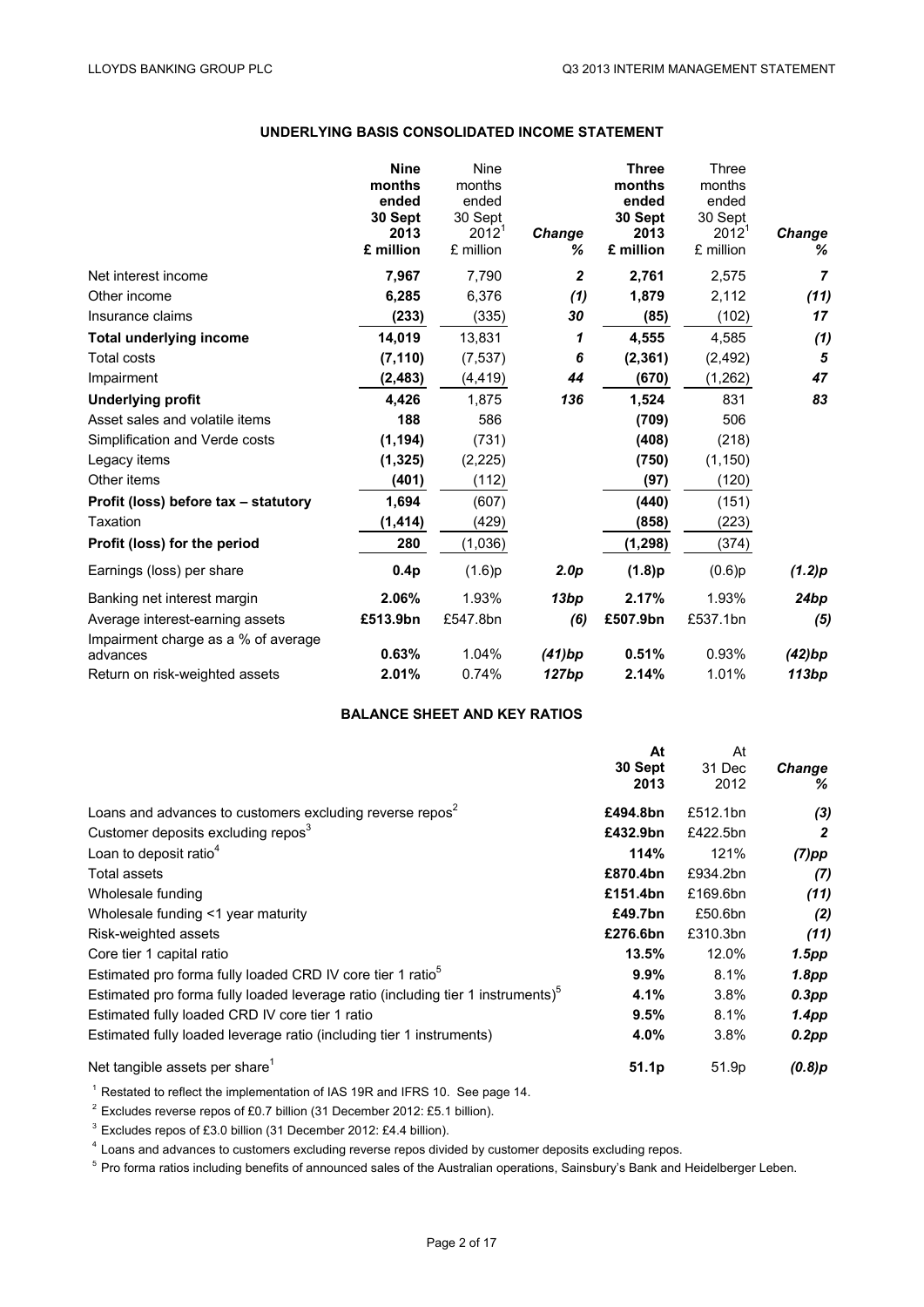# **UNDERLYING BASIS CONSOLIDATED INCOME STATEMENT – CORE AND NON-CORE**

|                                                 | <b>Nine</b>     | Nine            |                  | <b>Three</b>    | Three           |                           |
|-------------------------------------------------|-----------------|-----------------|------------------|-----------------|-----------------|---------------------------|
|                                                 | months<br>ended | months<br>ended |                  | months<br>ended | months<br>ended |                           |
|                                                 | 30 Sept         | 30 Sept         |                  | 30 Sept         | 30 Sept         |                           |
|                                                 | 2013            | $2012^1$        | Change           | 2013            | $2012^1$        | Change                    |
| Core                                            | £ million       | £ million       | ℅                | £ million       | £ million       | %                         |
| Net interest income                             | 7,742           | 7,381           | 5                | 2,711           | 2,459           | 10                        |
| Other income                                    | 5,991           | 5,850           | 2                | 1,803           | 1,963           | (8)                       |
| Insurance claims                                | (233)           | (335)           | 30               | (85)            | (102)           | 17                        |
| <b>Total underlying income</b>                  | 13,500          | 12,896          | 5                | 4,429           | 4,320           | $\boldsymbol{\mathsf{3}}$ |
| <b>Total costs</b>                              | (6, 720)        | (6,913)         | 3                | (2, 252)        | (2, 246)        |                           |
| Impairment                                      | (1, 231)        | (1, 351)        | 9                | (324)           | (373)           | 13                        |
| <b>Underlying profit</b>                        | 5,549           | 4,632           | 20               | 1,853           | 1,701           | 9                         |
| Banking net interest margin                     | 2.44%           | 2.32%           | 12bp             | 2.54%           | 2.32%           | 22bp                      |
| Impairment charge as a % of average             |                 |                 |                  |                 |                 |                           |
| advances                                        | 0.39%           | 0.42%           | (3)bp            | 0.32%           | 0.36%           | (4)bp                     |
| Return on risk-weighted assets                  | 3.17%           | 2.57%           | 60 <sub>bp</sub> | 3.19%           | 2.83%           | 36bp                      |
| Non-core                                        |                 |                 |                  |                 |                 |                           |
| Net interest income                             | 225             | 409             | (45)             | 50              | 116             | (57)                      |
| Other income                                    | 294             | 526             | (44)             | 76              | 149             | (49)                      |
| <b>Total underlying income</b>                  | 519             | 935             | (44)             | 126             | 265             | (52)                      |
| <b>Total costs</b>                              | (390)           | (624)           | 38               | (109)           | (246)           | 56                        |
| Impairment                                      | (1, 252)        | (3,068)         | 59               | (346)           | (889)           | 61                        |
| <b>Underlying loss</b>                          | (1, 123)        | (2,757)         | 59               | (329)           | (870)           | 62                        |
| Banking net interest margin                     | 0.41%           | 0.57%           | (16)bp           | 0.41%           | 0.49%           | (8)bp                     |
| Impairment charge as a % of average<br>advances | 1.70%           | 3.23%           | (153)bp          | 1.41%           | 3.08%           | (167)bp                   |

# **BALANCE SHEET AND KEY RATIOS**

|                                                                      | At       | At       |               |
|----------------------------------------------------------------------|----------|----------|---------------|
|                                                                      | 30 Sept  | 31 Dec   | <b>Change</b> |
| Core                                                                 | 2013     | 2012     | ℅             |
| Loans and advances to customers excluding reverse repos <sup>2</sup> | £430.0bn | £425.3bn | 1             |
| Customer deposits excluding repos <sup>3</sup>                       | £430.2bn | £419.1bn | 3             |
| Core loan to deposit ratio <sup>4</sup>                              | 100%     | 101%     | $(1)$ pp      |
| Risk-weighted assets                                                 | £227.6bn | £237.4bn | (4)           |
| Non-core                                                             |          |          |               |
| Total non-core assets                                                | £76.1bn  | £98.4bn  | (23)          |
| Risk-weighted assets                                                 | £49.0bn  | £72.9bn  | (33)          |
| Retail non-core assets (pro forma) <sup>5</sup>                      | £40.2bn  | £49.9bn  | (19)          |
| Non-retail non-core assets (pro forma) <sup>5</sup>                  | £29.8bn  | £48.5bn  | (39)          |
| Total non-core assets (pro forma) <sup>5</sup>                       | £70.0bn  | £98.4bn  | (29)          |
| Risk-weighted assets (pro forma) <sup>5</sup>                        | £44.4bn  | £72.9bn  | (39)          |

<sup>1</sup> Restated to reflect the implementation of IAS 19R and IFRS 10. See page 14.

<sup>2</sup> Excludes reverse repos of £0.7 billion (31 December 2012: £5.1 billion).

<sup>3</sup> Excludes repos of £3.0 billion (31 December 2012: £4.4 billion).

<sup>4</sup> Loans and advances to customers excluding reverse repos divided by customer deposits excluding repos.

<sup>5</sup> Non-core assets and non-core risk-weighted assets are reported on a pro forma basis to recognise the reductions from the announced sales of the Australian operations (announced in October) and Heidelberger Leben (announced in August).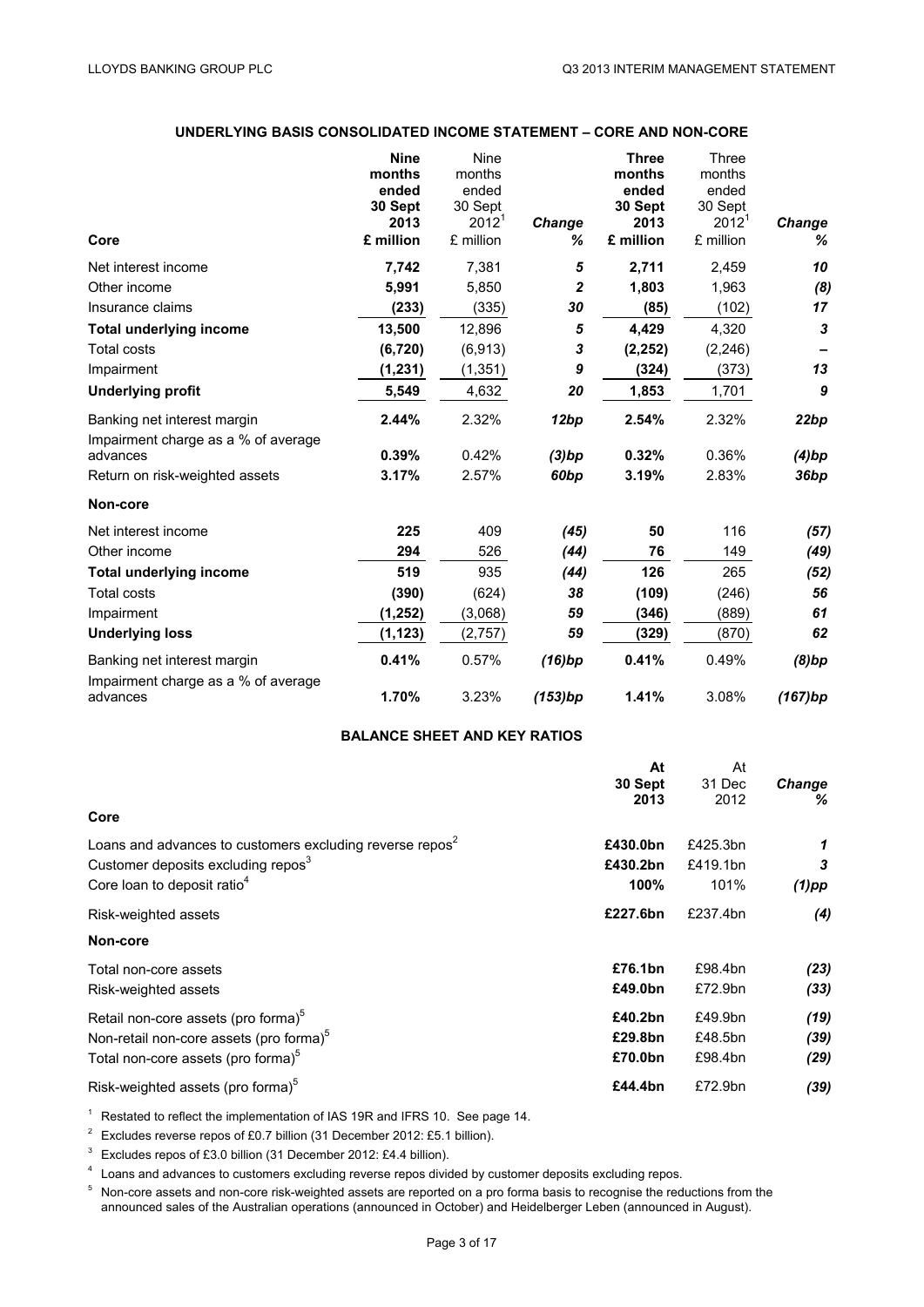### **GROUP CHIEF EXECUTIVE'S STATEMENT**

The nine months to the end of September have been important for the Group. We have made further significant progress on our strategy, by investing in our core UK franchise to improve our products, services and processes to support our customers and the UK economic recovery, and by continuing to reduce costs and risk and therefore our cost of equity. As a result, we have delivered substantial improvements both in Group profitability and returns despite further legacy charges, and in our core business which is performing strongly.

In the third quarter, we further improved the underlying profit and returns in the Group and in our core business, while continuing to strengthen our balance sheet and reduce risk. We made substantial capital accretive non-core asset reductions in the quarter and, together with additional sales announced in October, we have now achieved our year end target of less than £70 billion of non-core assets. The sale of a number of non-core international assets, including announced sales in Germany and Australia, has further reduced our international presence and increased our focus on our core UK market.

September was a significant month for the Group. We successfully launched two new banks, TSB and Lloyds Bank, with TSB bringing a fresh new competitor to Britain's high streets and the revitalised Lloyds Bank building on its history of almost 250 years of serving the people and businesses of Britain. We were also pleased to see the UK government begin the process of returning the Group to full private ownership and getting taxpayer's money back at a profit through the sale of part of its shareholding in September. These are key milestones for Lloyds Banking Group and for UK banking.

#### **A substantial increase in profitability and returns**

Group underlying profit in the nine months to the end of September increased by £2,551 million to £4,426 million, while the Group's return on risk-weighted assets improved to 2.01 per cent from 0.74 per cent. The key drivers of this improvement were an increase in the net interest margin of 13 basis points to 2.06 per cent, and our continued strong control of cost and risk, with Group costs reducing 6 per cent to £7,110 million and the impairment charge 44 per cent lower at £2,483 million.

Profit and returns in the core business improved substantially, with underlying profit up 20 per cent to £5,549 million, and the return on risk-weighted assets increasing by 60 basis points to 3.17 per cent. Core underlying income grew 5 per cent to £13,500 million (a 2 per cent increase excluding St. James's Place), with net interest margin increasing by 12 basis points to 2.44 per cent, and costs and the impairment charge reducing by 3 per cent to £6,720 million and 9 per cent to £1,231 million, respectively. In line with our focus on supporting the UK economy, we not only continued to grow our core loan book in the quarter, having returned it to growth earlier this year, but importantly, we also returned mortgage lending to growth.

Statutory profit before tax was £1,694 million, compared to a £607 million loss in the same period last year, despite a charge for legacy items of £1,325 million in the first nine months of this year. This includes an additional charge for legacy PPI business of £750 million in the third quarter. PPI complaint volumes have continued to decline, albeit at a slower than expected rate, while response rates to proactive mailing were higher than forecast.

#### **Continued balance sheet strengthening and risk reduction**

We have made significant progress in further strengthening the balance sheet and reducing risk, while growing net lending in all our core divisions in the third quarter. We have a strong capital position, and our estimated pro forma fully loaded CRD IV core tier 1 ratio of 9.9 per cent represents an improvement of 0.3 percentage points over the last quarter and 1.8 percentage points since the start of the year. This has been mainly driven by capital generation in the core business and from the decrease in risk-weighted assets from improving economic conditions and non-core asset reductions.

The Group's funding position remains strong, with customer deposits up 2 per cent and our core loan to deposit ratio further improved to 100 per cent from 101 per cent at the end of 2012.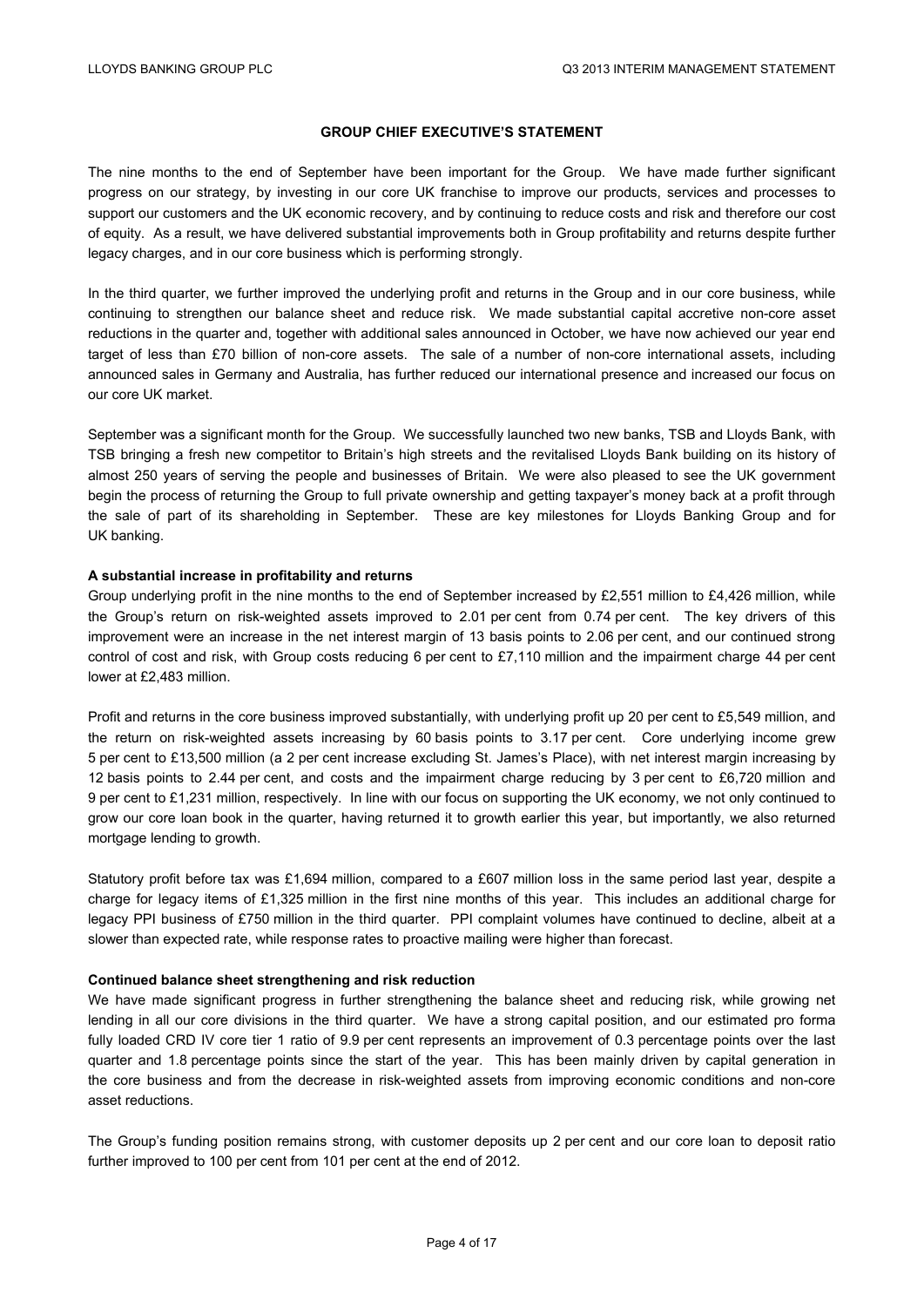# **GROUP CHIEF EXECUTIVE'S STATEMENT** (continued)

#### **Significant progress in delivering our strategy and supporting customers and the UK economy**

We continue to focus on creating a low risk, highly efficient UK retail and commercial bank, focused on our customers' needs, and supporting the UK economic recovery.

We are targeting a leading cost position through the delivery of our Simplification programme, which is already substantially decreasing our operating leverage and improving our processes and the service we deliver to our customers. Together with our low risk business model and strong competitive position, we expect this to deliver a lower cost of equity. In turn, we believe this will deliver sustainable competitive advantage and strong returns for our shareholders over time.

In line with our UK-focused strategy, we continue to reshape the business and reduce our international presence, most recently announcing the sale of our remaining Australian operations and reducing our business in Germany. We have now exited, or announced the exit from, 21 countries and in doing so have met our target to be operating in 10 countries or fewer by the end of 2014, more than a year ahead of plan.

The outlook for the UK economy now looks more positive and the Group's business model is well matched to the economic environment. We are actively supporting sustainable growth in the UK economy through the focused range of products and the services we provide to our business and personal customers, as well as through the partnerships we have built with industry and government.

For our corporate customers, the government's Funding for Lending scheme supports the UK economic recovery by providing low cost funding to small and medium sized businesses which are at the heart of the British economy. We have committed more than £28 billion of gross funds to customers through this scheme since September 2012, and so far this year we have helped around 94,000 business start-ups, meaning that we are on track to achieve our commitment of 100,000 by the end of 2013.

For our retail customers, we have made strong progress in customer service, with FCA reportable banking complaints, excluding PPI, reducing in the first nine months of the year by 20 per cent compared to the same period in 2012. Similarly we have continued to improve satisfaction scores, with Net Promoter Scores increasing by 13 per cent over the first nine months.

We continue to be the UK's largest lender to first-time buyers, providing one in four mortgages, and had lent £6.7 billion to over 56,000 first-time buyers at the end of September. In October, we exceeded our commitment to help 60,000 customers buy their first home in 2013. The UK government's Help to Buy scheme is designed to provide access for first-time buyers and home movers to mortgages at up to 95 per cent of the value of the home purchases. In support of the scheme we have introduced a range of mortgage products through Halifax and Bank of Scotland. These products will enable customers to benefit from the scheme which features a loan guarantee by the government. We believe this programme will increase liquidity in the housing market and to the wider economy, including through increased activity in the construction sector.

For our Insurance customers, we are enhancing our market leading pensions and protection products, which help customers protect themselves today and prepare for a secure future. Our strong performance in Corporate Pensions reflects the strength of our proposition and the robust pipeline generated in the run-up to the implementation of the Retail Distribution Review. Looking forward, we believe that supporting our customers through auto-enrolment will drive growth in this area. In addition, we have launched our enhanced annuities product in both the intermediary and direct channels as a key step to expanding our participation in the annuity market. In General Insurance we are enhancing our systems capability to improve the competitiveness of our offering. As a result of this activity we are confident our multi-brand, multi-channel model leaves us well positioned to meet the changing financial needs of our customers.

In the Wealth business we have rolled out a new point-of-sale system and introduced a pilot of the improved Customer Relationship Management technology, while we continue to invest in products and propositions in the Asset Finance business, including new website functionality which allows customers to get car finance quotes online.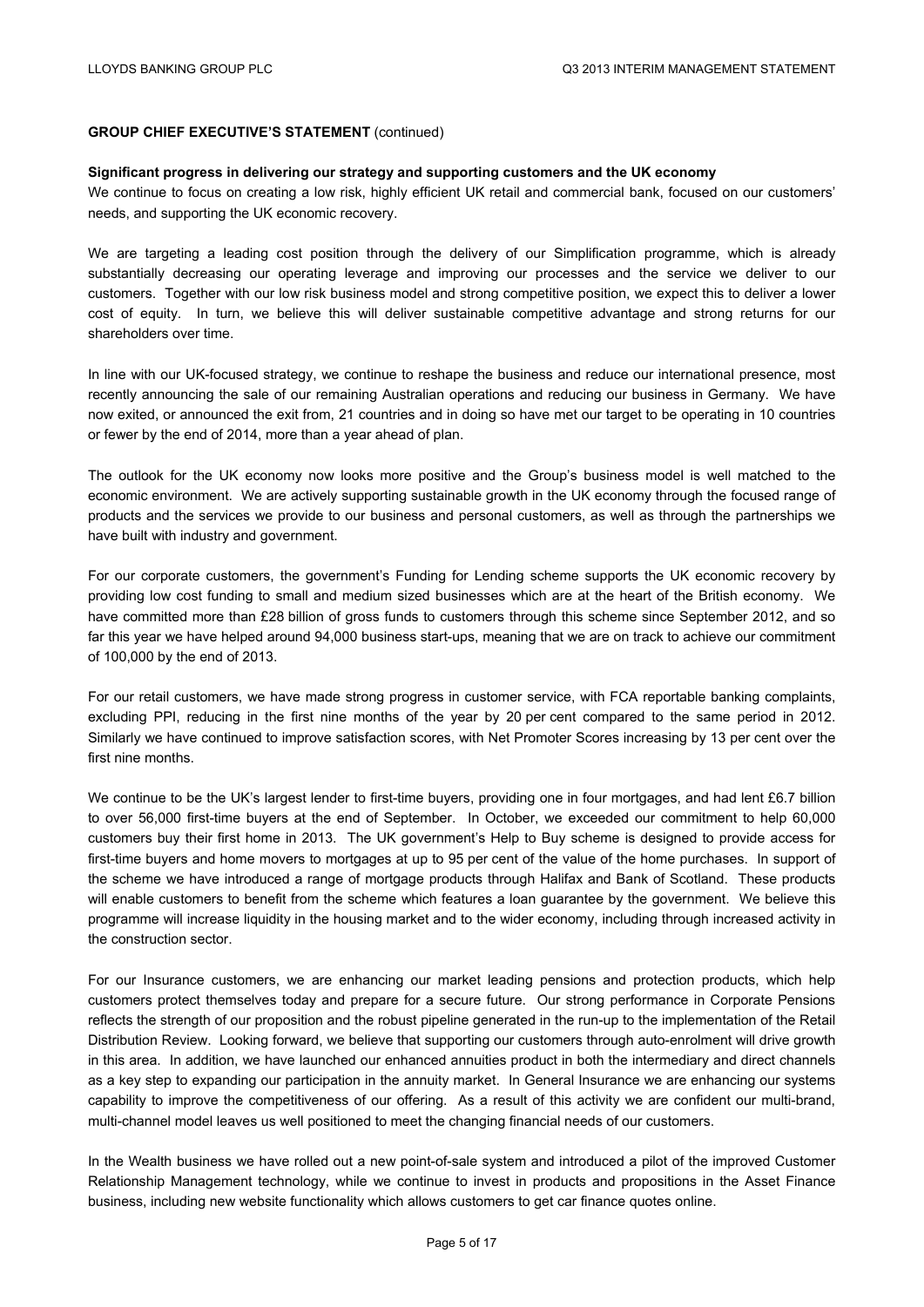# **GROUP CHIEF EXECUTIVE'S STATEMENT** (continued)

#### **Guidance further enhanced**

We continue to make substantial progress and as a result we are today further upgrading our guidance for net interest margin and non-core asset reduction. We now expect our 2013 full year Group net interest margin to improve to 2.11 per cent, a significant increase from our expectation at the beginning of the year of around 1.98 per cent, and above the improved guidance we gave in our half year results. We now expect total non-core assets to reduce to around £66 billion by the end of this year, compared to our previous guidance of less than £70 billion, which we have already achieved. We have also improved our guidance for non-retail non-core assets, and now expect to achieve a reduction to around £26 billion by the end of 2013 and around £15 billion by the end of 2014.

At the half year, we upgraded our outlook for capital, expecting our fully loaded ratio to be above 10 per cent by the end of 2013, and we remain confident of achieving this target. We also continue to expect costs to reduce to around £9.6 billion in the full year 2013, and the impairment charge in 2013 to be substantially lower than in 2012.

We have now commenced discussions with the regulators regarding the timetable and conditions for future dividend payments.

#### **Remain confident in delivering our strategic plan**

Our strong underlying performance reflects the significant progress made on our strategy. We have accelerated its delivery in many areas, with progress towards our non-core asset reduction, cost saving and international footprint targets being achieved significantly ahead of plan. We are well on our way to becoming a better, simpler, low risk bank, which delivers the products our customers need and the strong performance and sustainable returns our shareholders expect.

António Horta-Osório *Group Chief Executive*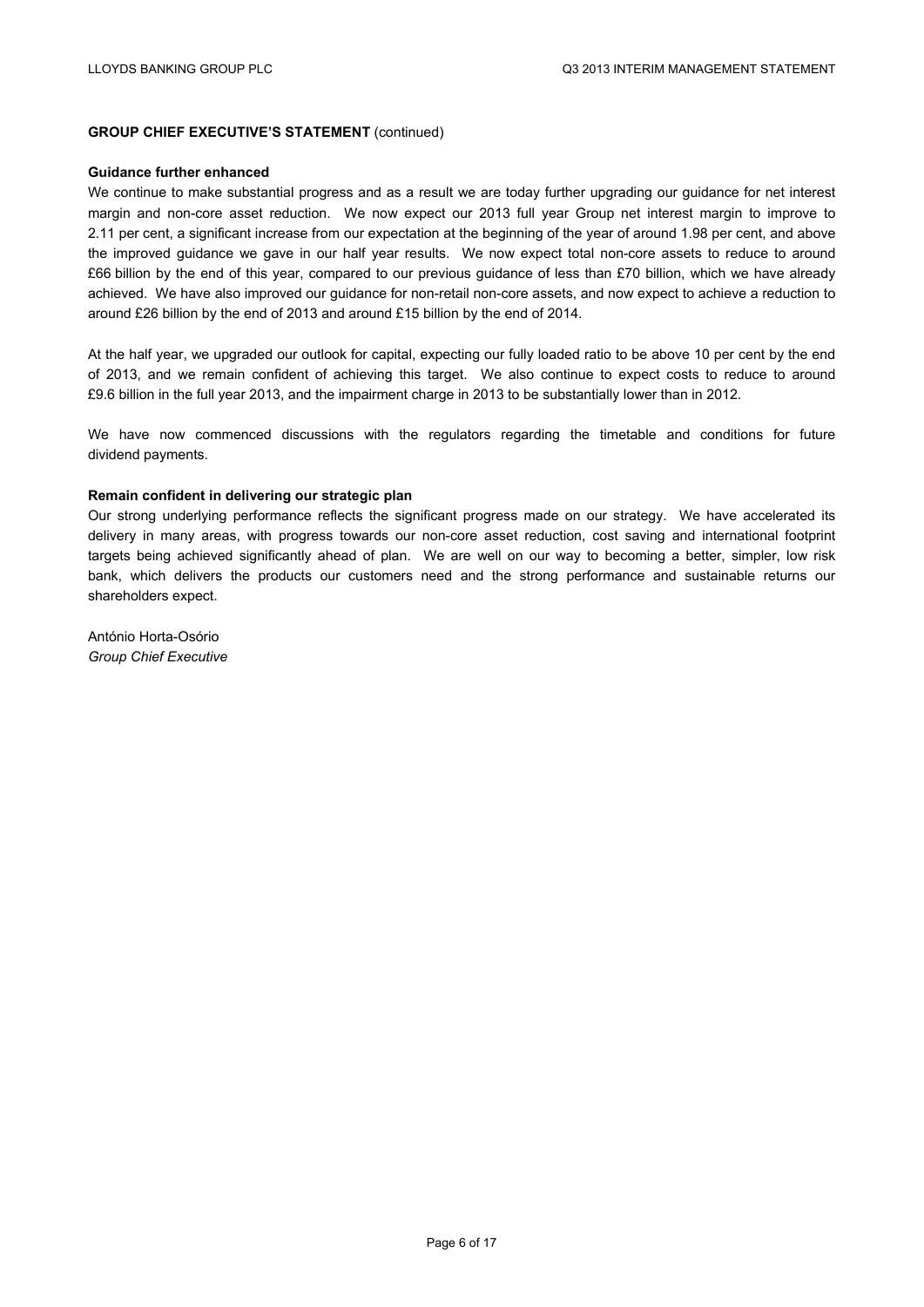#### **Overview**

In the first nine months of 2013, we significantly improved the Group's underlying and statutory profitability, with margin expansion, core lending growth and a gain from the sales of shares in St. James's Place all supporting income growth, while costs and impairments continued to fall as we further simplified the business and de-risked the balance sheet. The third quarter saw us return our mortgage book to growth and we again increased lending to both SME customers and other corporates. Non-core asset reductions continued to be capital accretive and underlying losses from the portfolio declined significantly. The Group's capital position has advanced considerably in the year to date despite further charges for legacy PPI business, while our funding position remains secure and our liquid asset buffer prudent.

#### **Significantly improved Group underlying and statutory profitability and a strong balance sheet**

Group underlying profit before tax increased by £2,551 million to £4,426 million compared to the first nine months of 2012 and the return on risk-weighted assets improved to 2.01 per cent from 0.74 per cent, driven by increased earnings and reduced risk-weighted assets, predominantly in the non-core business. Underlying income grew by 1 per cent to £14,019 million, including a £433 million gain relating to the sales of shares in St. James's Place recognised in the first half. Group net interest margin increased to 2.06 per cent, mainly driven by improved deposit margins and the reduction in lower margin non-core assets. Total costs continue to be tightly controlled and fell by 6 per cent to £7,110 million. The impairment charge improved by 44 per cent to £2,483 million, mainly driven by the reduction in non-core assets and the sustained improvement in Group asset quality.

Core underlying profit improved substantially to £5,549 million from £4,632 million, with the return on risk-weighted assets improving to 3.17 per cent from 2.57 per cent. Excluding St. James's Place effects, the return on risk-weighted assets was 2.88 per cent. Core underlying income increased 5 per cent to £13,500 million, and by 2 per cent excluding St. James's Place effects. The core net interest margin increased by 12 basis points to 2.44 per cent, again driven mainly by improved deposit margins.

Core loans and advances grew by £4.7 billion to £430.0 billion, primarily driven by increases in Commercial Banking and Wealth, Asset Finance and International. We also returned Retail secured lending to growth as expected in the third quarter. Core costs decreased by 3 per cent, driven by further savings from the Simplification programme and the deconsolidation of St. James's Place. The core impairment charge decreased 9 per cent to £1,231 million with the reduction primarily attributable to lower Retail impairments.

The non-core underlying loss reduced by 59 per cent to £1,123 million year-on-year, largely as a result of a 59 per cent reduction in the impairment charge to £1,252 million, with reduced impairment charges in Commercial Banking and Ireland.

Group statutory profit before tax increased by £2,301 million to £1,694 million, driven by an improvement in underlying profit of £2,551 million and the lower provision for legacy issues of £1,325 million compared to the £2,225 million charge in the first nine months of 2012. In the third quarter we made a statutory loss before tax of £440 million as strong underlying performance was offset by a further £750 million provision for legacy PPI business and £626 million of losses arising from capital accretive asset sales including the statutory loss before tax on the announced sale of the Group's German life insurance business Heidelberger Lebensversicherung AG (Heidelberger Leben) of approximately £330 million.

We have reduced non-core assets by £28.4 billion to £70.0 billion on a pro forma basis, meeting our year end target. These non-core asset reductions continue to be capital accretive overall and, together with core underlying profit generation and management actions, have resulted in a considerable strengthening of our capital ratios since December 2012. Our estimated pro forma fully loaded CRD IV core tier 1 ratio has now increased from 8.1 per cent at the beginning of the year to 9.9 per cent, including the effect of PPI provisions and the announced disposals of the Group's Australian operations, the Heidelberger Leben business and our interest in Sainsbury's Bank.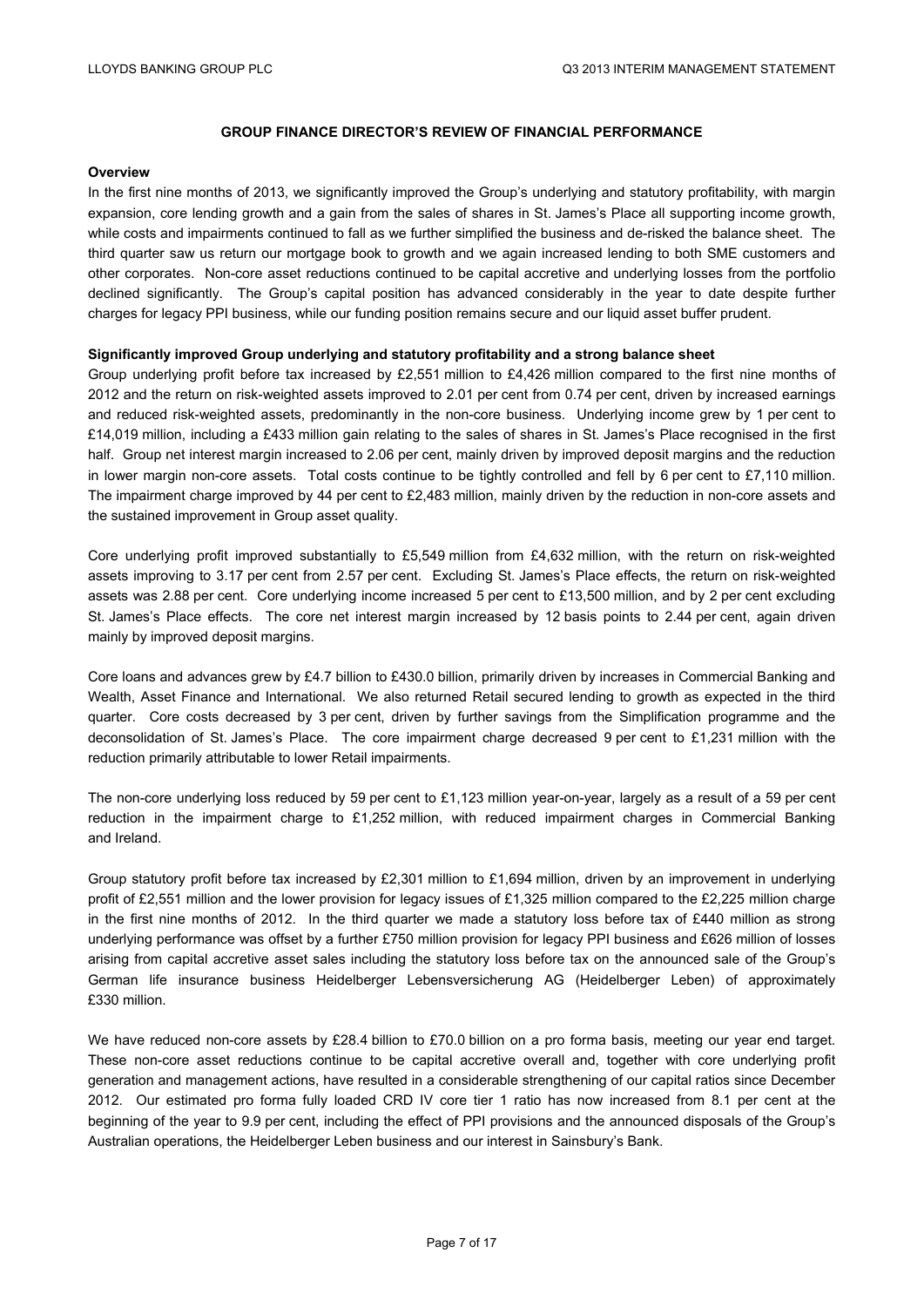#### **Underlying income**

|                                         |                                                   | <b>Total</b>                               |               |                                                   | Core                                              |                |
|-----------------------------------------|---------------------------------------------------|--------------------------------------------|---------------|---------------------------------------------------|---------------------------------------------------|----------------|
|                                         | <b>Nine</b><br>months<br>ended<br>30 Sept<br>2013 | Nine<br>months<br>ended<br>30 Sept<br>2012 | <b>Change</b> | <b>Nine</b><br>months<br>ended<br>30 Sept<br>2013 | <b>Nine</b><br>months<br>ended<br>30 Sept<br>2012 | Change         |
|                                         | £ million                                         | £ million                                  | ℅             | £ million                                         | £ million                                         | ℅              |
| Net interest income                     | 7,966                                             | 7,787                                      | 2             | 7,741                                             | 7,378                                             | 5              |
| Other income                            | 5,738                                             | 6,157                                      | (7)           | 5,444                                             | 5,631                                             | (3)            |
| Insurance claims                        | (233)                                             | (335)                                      | 30            | (233)                                             | (335)                                             | 30             |
|                                         | 13,471                                            | 13,609                                     | (1)           | 12,952                                            | 12,674                                            | $\overline{2}$ |
| St. James's Place                       | 548                                               | 222                                        |               | 548                                               | 222                                               |                |
| Total underlying income                 | 14,019                                            | 13,831                                     | 1             | 13,500                                            | 12,896                                            | 5              |
| Banking net interest margin             | 2.06%                                             | 1.93%                                      | 13bp          | 2.44%                                             | 2.32%                                             | 12bp           |
| Average interest-earning banking assets | £513.9bn                                          | £547.8bn                                   | (6)           | £419.4bn                                          | £424.6bn                                          | (1)            |
| Loan to deposit ratio                   | 114%                                              | 124%                                       | $(10)$ pp     | 100%                                              | 102%                                              | $(2)$ pp       |

#### **Total underlying income**

Group underlying income increased by 1 per cent to £14,019 million and was 1 per cent lower at £13,471 million excluding St. James's Place.

Net interest income increased by 2 per cent to £7,966 million in the nine months ended September and by 7 per cent against the third quarter of 2012. This reflects the improved net interest margin of 2.06 per cent in the nine months and 2.17 per cent in the third quarter, partly offset by the 6 per cent fall in average interest-earning assets, principally driven by the non-core asset reduction.

The improvement in net interest margin was principally driven by strong underlying performance in deposit margin, which more than offset a small decline in asset margin and the 8 basis points income drag from the repositioning of our government bond portfolio. Our net interest margin has also benefited, relative to our expectations at the beginning of the year, from the effect of repositioning our structural hedge.

Excluding St. James's Place, other income was 7 per cent lower, primarily driven by the 44 per cent reduction in income in the non-core business as we continue to run down the assets. Insurance claims levels were lower as the significant weather related claims incurred in 2012 have not been repeated.

#### **Core underlying income**

Core net interest income increased 5 per cent compared to the same period last year. The reduction in average interestearning assets was more than offset by the 12 basis point improvement in the net interest margin to 2.44 per cent in the nine months, and the 11 basis point improvement to 2.54 per cent in the quarter. Excluding St. James's Place, core other income net of insurance claims was down 2 per cent at £5,211 million.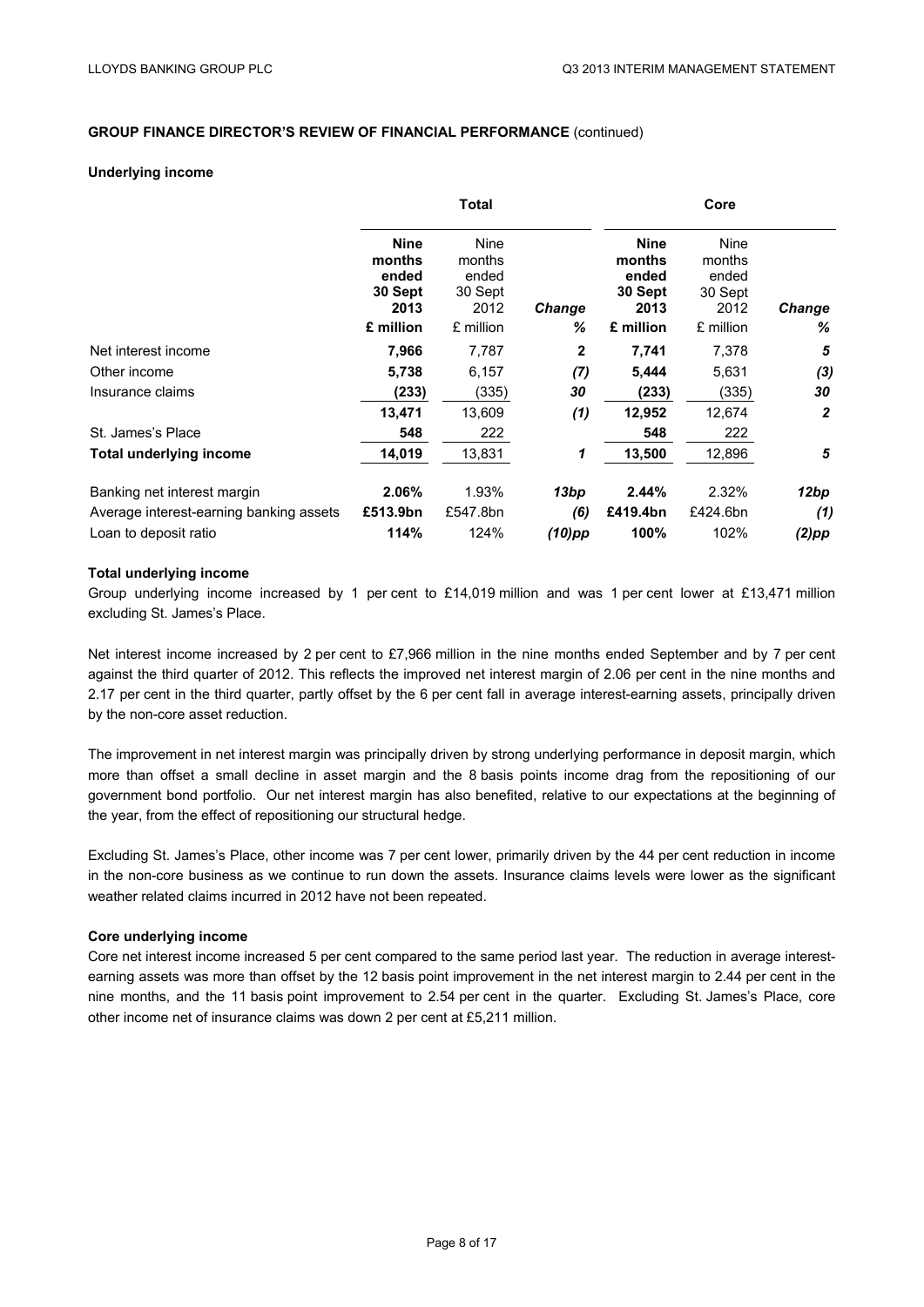# **Total costs**

|                                        | <b>Nine</b> | Nine      |               |
|----------------------------------------|-------------|-----------|---------------|
|                                        | months      | months    |               |
|                                        | ended       | ended     |               |
|                                        | 30 Sept     | 30 Sept   |               |
|                                        | 2013        | $2012^1$  | <b>Change</b> |
|                                        | £ million   | £ million | %             |
| Core                                   | (6, 720)    | (6,913)   | 3             |
| Non-core                               | (390)       | (624)     | 38            |
| <b>Total costs</b>                     | (7, 110)    | (7, 537)  | 6             |
| Simplification savings annual run-rate | 1,315       | 660       |               |

 $1$  Restated to reflect the implementation of IAS 19R and IFRS 10. See page 14.

The Group continues to make strong progress on cost reductions with total costs decreasing 6 per cent to £7,110 million despite increasing investment in the business and inflationary pressures. Core costs reduced 3 per cent, driven by the benefits of the Simplification programme, strong cost management and the benefit from the deconsolidation of St. James's Place. Costs attributable to St. James's Place were £127 million in the nine months to September 2012, compared to £44 million in the first nine months of this year. Non-core costs fell 38 per cent due to the significant reduction in non-core assets.

At 30 September 2013, we had realised annual run-rate cost savings of £1,315 million from our initiatives to simplify the Group, an increase of £468 million since 31 December 2012. These initiatives contributed cost savings of £968 million in the nine months to September. We remain confident of achieving our target of £1.9 billion of annual run-rate cost savings by the end of 2014.

#### **Impairment**

|                                              | <b>Nine</b> | Nine      |               |
|----------------------------------------------|-------------|-----------|---------------|
|                                              | months      | months    |               |
|                                              | ended       | ended     |               |
|                                              | 30 Sept     | 30 Sept   |               |
|                                              | 2013        | 2012      | <b>Change</b> |
|                                              | £ million   | £ million | %             |
| Core                                         | (1, 231)    | (1, 351)  | 9             |
| Non-core                                     | (1, 252)    | (3,068)   | 59            |
| <b>Total impairment</b>                      | (2, 483)    | (4,419)   | 44            |
| Core                                         | 0.39%       | 0.42%     | (3)bp         |
| Non-core                                     | 1.70%       | 3.23%     | (153)bp       |
| Impairment charge as a % of average advances | 0.63%       | 1.04%     | (41)bp        |
|                                              | As at       | As at     |               |
|                                              | 30 Sept     | 31 Dec    |               |
|                                              | 2013        | 2012      | <b>Change</b> |
|                                              | %           | $\%$      |               |
| Impaired loans as a % of closing advances    | 7.2         | 8.6       | $(1.4)$ pp    |
| Provisions as a % of impaired loans          | 50.9        | 48.2      | 2.7pp         |

The impairment charge reduced by 44 per cent to £2,483 million with continued strong management of impaired loans and the reduction in non-core leading to a further significant improvement in overall portfolio quality. The impairment charge as a percentage of average advances improved by 41 basis points to 0.63 per cent, close to our 2014 target for the Group of 50 to 60 basis points. The core impairment charge as a percentage of average advances continues to remain low at 0.39 per cent.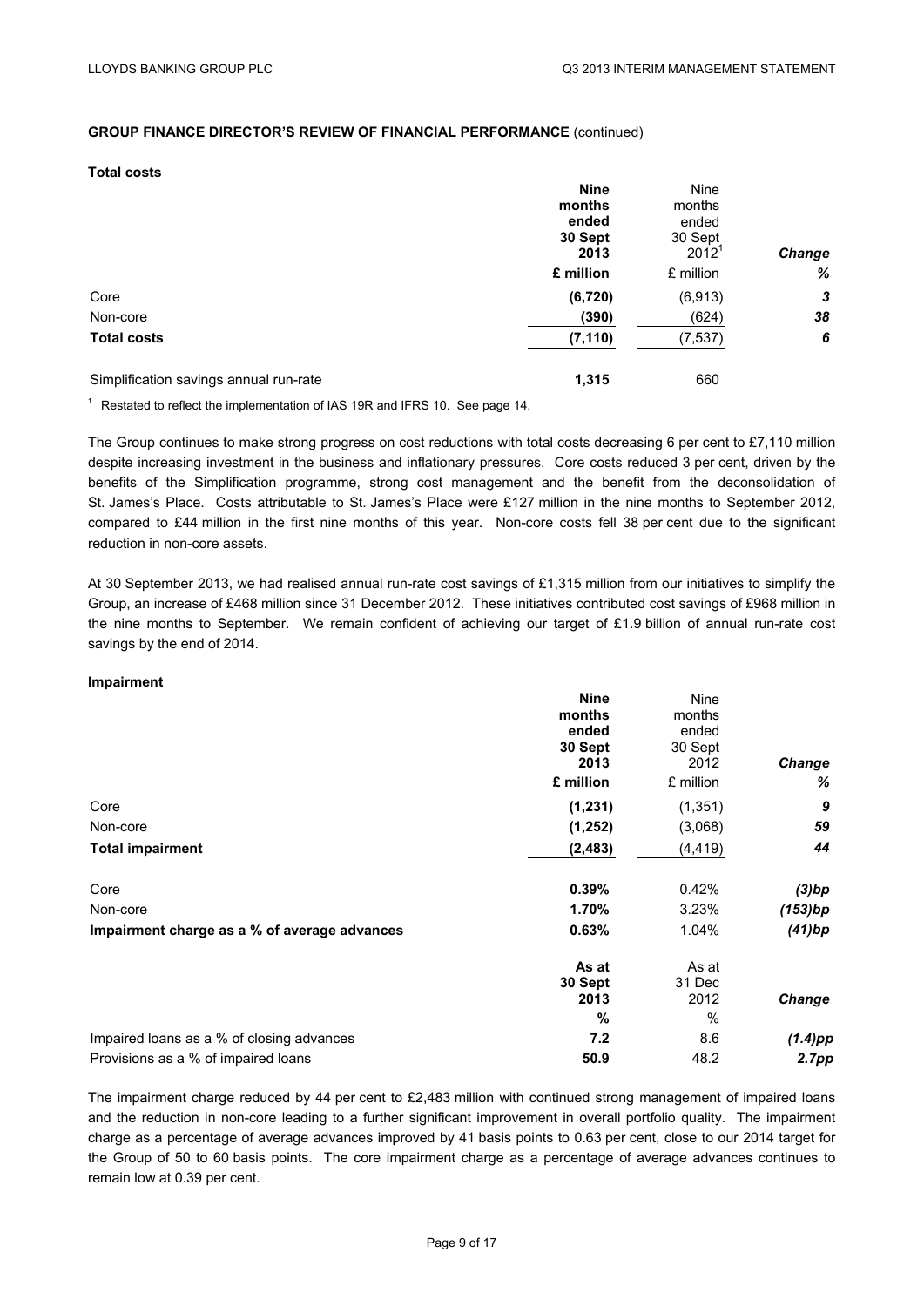The 9 per cent decrease in core impairment to £1,231 million compared to the first nine months of 2012 was primarily driven by lower impairments in Retail due to strong underlying performance across all portfolios, and we have seen good underlying trends in Commercial Banking in the year to date. The significant improvement in the non-core impairment charge of 59 per cent compared to the first nine months of 2012 reflects substantial reductions in both our Commercial Banking and Irish portfolios.

Impaired loans as a percentage of closing advances reduced to 7.2 per cent, from 8.6 per cent at 31 December 2012, driven by improvements in Commercial Banking's core and non-core books. Provisions as a percentage of impaired loans increased from 48.2 per cent at 31 December 2012 to 50.9 per cent.

# **Statutory profit**

Statutory profit before tax was £1,694 million compared to a loss of £607 million in the first nine months of 2012. Further detail on the reconciliation of underlying to statutory results is included on page 17.

|                                            | <b>Nine</b>     | <b>Nine</b>      |
|--------------------------------------------|-----------------|------------------|
|                                            | months          | months           |
|                                            | ended           | ended<br>30 Sept |
|                                            | 30 Sept<br>2013 | $2012^1$         |
|                                            | £ million       | £ million        |
| <b>Underlying profit</b>                   | 4,426           | 1,875            |
| Asset sales and volatile items:            |                 |                  |
| Asset sales                                | (637)           | (27)             |
| Sale of government securities              | 786             | 1,326            |
| Liability management                       | (97)            | (207)            |
| Own debt volatility                        | (167)           | (341)            |
| Other volatile items                       | (243)           | (618)            |
| Volatility arising in insurance businesses | 637             | 241              |
| Fair value unwind                          | (91)            | 212              |
|                                            | 188             | 586              |
| Simplification and Verde costs             | (1, 194)        | (731)            |
| Legacy items:                              |                 |                  |
| Payment protection insurance provision     | (1, 250)        | (2,075)          |
| Other regulatory provisions                | (75)            | (150)            |
|                                            | (1, 325)        | (2,225)          |
| Other items:                               |                 |                  |
| Past service pensions (charge) credit      | (104)           | 250              |
| Amortisation of purchased intangibles      | (297)           | (362)            |
|                                            | (401)           | (112)            |
| Profit (loss) before tax - statutory       | 1,694           | (607)            |
| Taxation                                   | (1, 414)        | (429)            |
| Profit (loss) for the period               | 280             | (1,036)          |
| Earnings (loss) per share                  | 0.4p            | (1.6)p           |
|                                            |                 |                  |

<sup>1</sup> Restated to reflect the implementation of IAS 19R and IFRS 10. See page 14.

#### **Asset sales**

Asset sales included gains on the sale of government securities of £786 million (2012: £1,326 million) and a net loss of £637 million (after related fair value unwind of £1,345 million), principally from the significant reduction in non-core assets. In the third quarter there was a net loss of £626 million, of which approximately £330 million related to the statutory loss before tax on the announced sale of the Group's German life insurance business, Heidelberger Leben. This nevertheless benefited the Group's estimated pro forma fully loaded CRD IV core tier 1 ratio by approximately 13 basis points.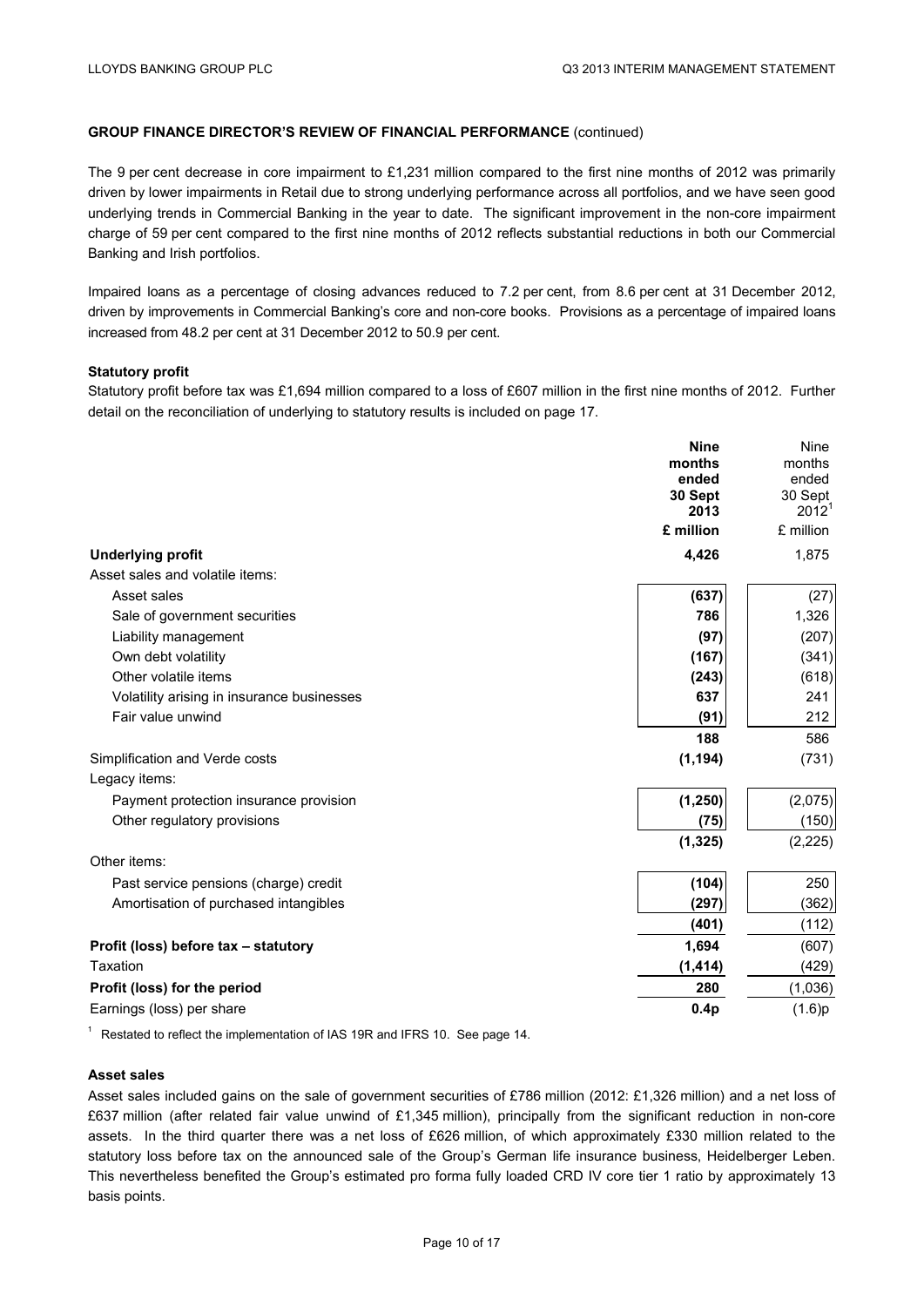#### **Volatility arising in insurance businesses**

The Group's statutory result before tax is affected by insurance volatility, caused by movements in financial markets and policyholder interests volatility, which primarily reflects the gross up of policyholder tax included in the Group tax charge. The statutory result included £637 million of positive insurance and policyholder interests volatility (30 September 2012: positive volatility of £241 million), reflecting the rise in equity markets in the period.

#### **Simplification and Verde costs**

Simplification programme costs were £608 million, with a total of £1,469 million spent to date, realising annual run-rate cost savings of £1,315 million. We now expect over £2.0 billion to be directly expensed through the income statement, out of an estimated total cost of around £2.3 billion.

The Group continues to progress the EC mandated business disposal (Verde) through an Initial Public Offering (IPO) which remains subject to regulatory and EC approval. We continue to target an IPO in mid-2014. In September we rebranded the business as TSB Bank and this now operates as a separate business within Lloyds Banking Group. Costs relating to Verde were £586 million and, from inception to the end of September 2013, totalled £1,368 million.

#### **PPI**

The volume of PPI complaints continues to fall, although more slowly than projected. Average monthly complaint volumes were down 8 per cent in the quarter and weekly complaints averaged approximately 11,000 in the third quarter of 2013, compared to approximately 12,500 in the second quarter. Monthly complaint volumes were on average 55 per cent below those in the third quarter of 2012.

Costs in the three months to September 2013 continued to be higher than projected reflecting the acceleration of cases with the Financial Ombudsman Service, higher reactive volumes, as well as an increased scope of proactive mailings combined with higher response rates. The average uphold rates have continued to trend upwards since early 2013.

As a result we are increasing our forward projections and raising the provision by £750 million, driven primarily by higher reactive and proactive volumes, the increased scope of remediation and higher than projected uphold rates and associated operational costs. This brings the total amount provided for PPI to £8,025 million (of which approximately £1.7 billion relates to administration costs). The total amount provided for PPI represents our best estimate of likely costs and a number of risks and uncertainties remain, in particular complaint volumes, uphold rates, average redress costs and the outcome of the FCA Enforcement Team investigation. The cost of these factors could differ materially from our estimates, which could result in a further provision being required.

As at 30 September 2013, £1,694 million of the total provision remained unutilised, and total costs incurred in the three months to 30 September 2013 were £706 million, including £161 million of administration costs.

#### **Other items**

The Group recognised a charge for other statutory items of £401 million in the period compared to a charge of £112 million in the first nine months of 2012. This included a charge of £104 million as a result of changes to early retirement and commutation factors in two of the Group's principal defined benefit schemes (2012: £250 million gain related to a change in policy in respect of discretionary pension increases).

#### **Taxation**

The tax charge for the first nine months of 2013 was £1,414 million. This reflects a higher effective tax rate than the UK statutory rate primarily due to an additional tax charge arising from the impact on the net deferred tax asset of the announced reductions in UK corporation tax rate to 21 per cent from 1 April 2014 and 20 per cent from 1 April 2015; and the write-down of a deferred tax asset in respect of Australian trading losses due to the announced sale of Australian operations.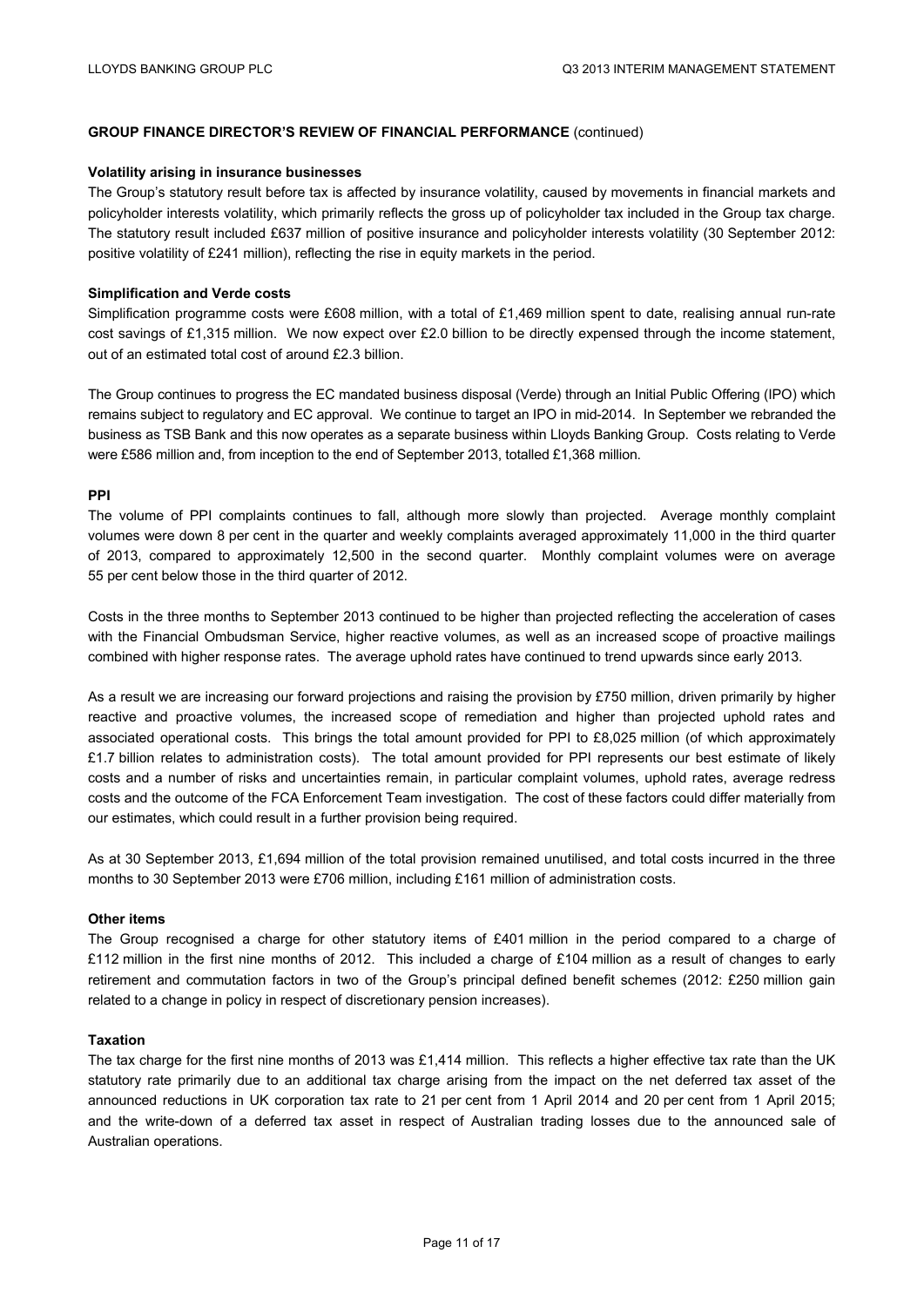#### **Balance sheet**

|                                                                           | At       | At       | <b>Change</b>  |
|---------------------------------------------------------------------------|----------|----------|----------------|
|                                                                           | 30 Sept  | 31 Dec   | ℅              |
|                                                                           | 2013     | 2012     |                |
| Risk-weighted assets                                                      | £276.6bn | £310.3bn | (11)           |
| Core tier 1 capital ratio                                                 | 13.5%    | 12.0%    | 1.5pp          |
| Tier 1 capital ratio                                                      | 13.9%    | 13.8%    | $0.1$ pp       |
| Total capital ratio                                                       | 19.9%    | 17.3%    | 2.6pp          |
| Estimated pro forma fully loaded CRD IV risk-weighted assets <sup>1</sup> | £279.7bn | £321.1bn | (13)           |
| Estimated pro forma fully loaded CRD IV core tier 1 ratio <sup>1</sup>    | 9.9%     | 8.1%     | 1.8pp          |
| Estimated pro forma fully loaded CRD IV leverage ratio <sup>1, 2</sup>    | 4.1%     | 3.8%     | $0.3$ pp       |
| Estimated fully loaded CRD IV risk-weighted assets                        | £285.3bn | £321.1bn | (11)           |
| Estimated fully loaded CRD IV core tier 1 ratio                           | 9.5%     | 8.1%     | 1.4pp          |
| Estimated fully loaded CRD IV leverage ratio <sup>2</sup>                 | 4.0%     | 3.8%     | 0.2pp          |
| <b>Funded assets</b>                                                      | £509.4bn | £538.7bn | (5)            |
| Non-core assets (pro forma) $3$                                           | £70.0bn  | £98.4bn  | (29)           |
| Non-retail non-core assets (pro forma) <sup>3</sup>                       | £29.8bn  | £48.5bn  | (39)           |
| Customer deposits <sup>4</sup>                                            | £432.9bn | £422.5bn | $\overline{2}$ |
| Wholesale funding                                                         | £151.4bn | £169.6bn | (11)           |
| Wholesale funding <1 year maturity                                        | £49.7bn  | £50.6bn  | (2)            |
| Of which money-market funding <1 year maturity                            | £30.1bn  | £31.0bn  | $(3)$          |
| Loan to deposit ratio                                                     | 114%     | 121%     | $(7)$ pp       |
| Core loan to deposit ratio                                                | 100%     | 101%     | $(1)$ pp       |
| Primary liquid assets                                                     | £90.8bn  | £87.6bn  | 4              |

<sup>1</sup> Pro forma ratios including effects of announced sales of the Australian operations, Sainsbury's Bank and Heidelberger Leben.

<sup>2</sup> Including grandfathered tier 1 capital.

 $3$  Recognising the reductions from the announced sales of the Australian operations (announced in October) and Heidelberger Leben (announced in August). Excluding these transactions, non-core assets would have been £76.1 billion.

<sup>4</sup> Excluding repos of £3.0 billion (31 December 2012: £4.4 billion) (all core).

We have further strengthened the Group's capital ratios in the first nine months of this year, with the estimated pro forma fully loaded CRD IV core tier 1 ratio increasing to 9.9 per cent from 8.1 per cent at 31 December 2012 and the core tier 1 ratio improving to 13.5 per cent. This improvement was driven by capital generation in our core business, the decrease in risk-weighted assets from non-core asset reductions and improving economic conditions, and management actions such as the sales of shares in St. James's Place, the disposals of US residential mortgage-backed security (RMBS) portfolios and the £1.6 billion dividend paid by the insurance business to the Group in the first half of the year. These were partially offset by the effects of changes to pension accounting and other statutory items.

Excluding the benefits of the announced sales of our Australian operations, Heidelberger Leben and Sainsbury's Bank, our estimated fully loaded CRD IV core tier 1 ratio was 9.5 per cent, while the Group's total capital ratio increased to 19.9 per cent, with £26.3 billion of tier 1 and tier 2 securities contributing to the £55.1 billion capital base. The transition to CRD IV is expected to reduce the volume of deductions from non-equity capital arising from the Group's insurance operations and therefore to release a material proportion of tier 1 and tier 2 capital.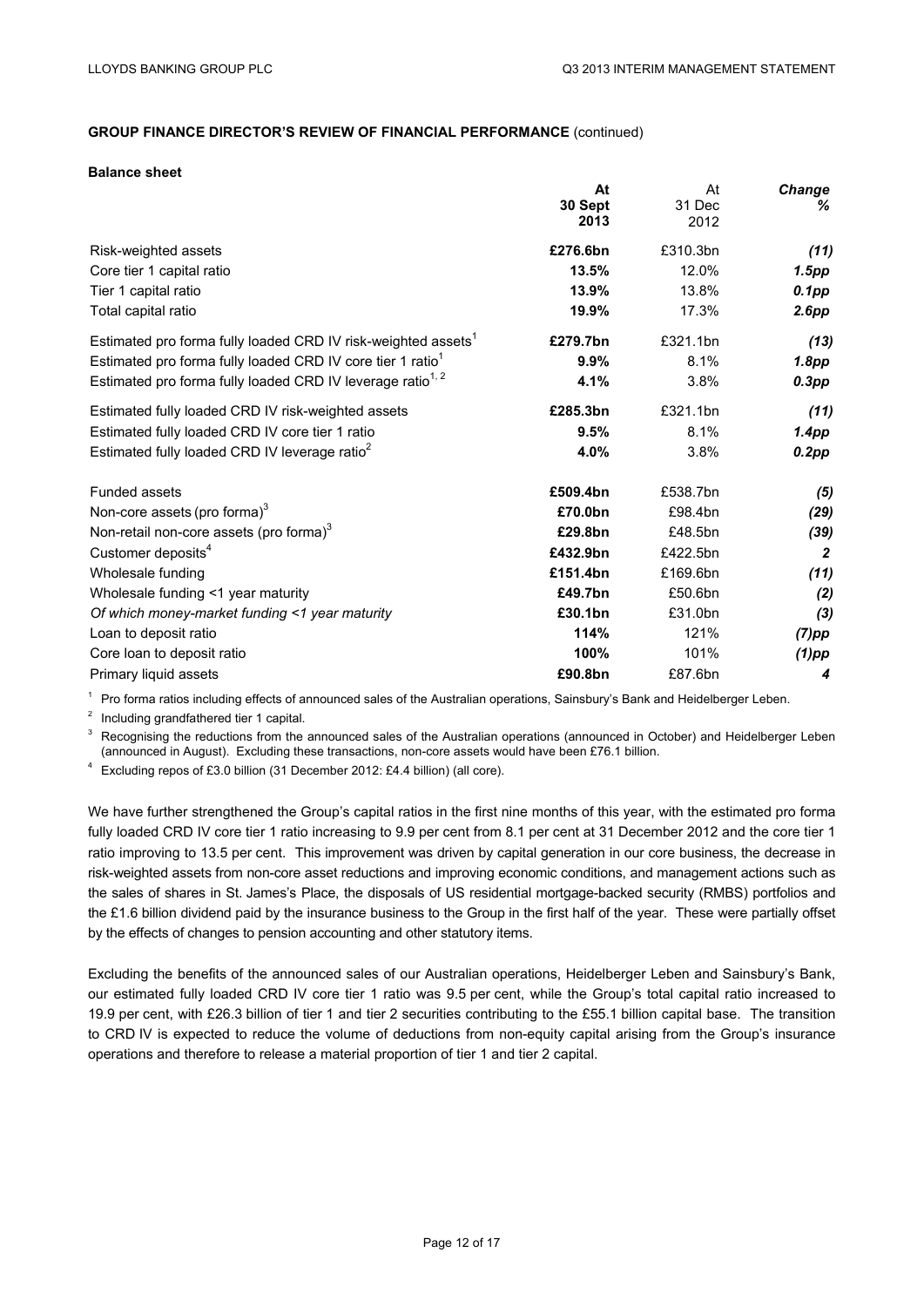The Group awaits the outcome of the Prudential Regulatory Authority's consultation on future capital requirements as set out in its consultation paper CP 5/13 "Strengthening capital standards: implementing CRD IV", which was published in August this year. The PRA's consultation closed in early October and it is expected to publish finalised rules in December this year, which will implement the European Union's new capital requirements legislation, known as CRD IV, in the UK from 1 January 2014, and will include detail on bank capital requirements and on related governance and reporting obligations.

The Group has a strong capital position and continues to expect to meet the PRA's requirement of £8.6 billion additional capital announced in June without recourse to further equity issuance or the utilisation of additional contingent capital securities.

The Group's estimated pro forma fully loaded leverage ratio, including grandfathered tier 1 capital, increased to 4.1 per cent from 3.8 per cent at the end of 2012 and to 3.4 per cent from 3.1 per cent excluding grandfathered tier 1. Both of these ratios are in excess of the Basel Committee's proposed minimum of 3 per cent applicable from 2018.

The Group's liquidity position remains strong, with primary liquid assets of £90.8 billion at 30 September 2013 (31 December 2012: £87.6 billion). Primary liquid assets represent approximately 3 times our money-market funding and are approximately 2 times our wholesale funding with a maturity of less than one year, providing a substantial buffer in the event of market dislocation. In addition to primary liquid assets, the Group has significant secondary liquidity holdings of £117.0 billion (31 December 2012: £117.1 billion). Total liquid assets represent approximately 4 times our wholesale funding with a maturity of less than one year.

The Group's non-core assets now stand at £70.0 billion on a pro forma basis, a significant reduction of 29 per cent (£28.4 billion) since December 2012. This is a reduction of £12.6 billion since June 2013, including £5.5 billion in Australia as well as reductions of £1.2 billion in UK commercial real estate and £0.9 billion in the shipping portfolio. The non-retail non-core element of the portfolio reduced 39 per cent (£18.7 billion) in the year and now stands at £29.8 billion. Non-core asset reductions continue to be capital accretive overall, with capital accretion in the nine months to 30 September on a fully loaded basis of approximately £2 billion.

The reduction in non-core assets and continued growth in customer deposits in the first nine months of this year have reduced the Group's funding requirement. This has enabled us to reduce wholesale funding by £18.2 billion and, as reported at the half year, repay the full amount of the Long Term Refinancing Operation funding from the European Central Bank of €13.5 billion ahead of schedule.

The Group's loan to deposit ratio improved to 114 per cent from 121 per cent at 31 December 2012. The core loan to deposit ratio improved to 100 per cent from 101 per cent at 31 December 2012.

#### **Conclusion**

The Group has continued to deliver strong profits and returns with growth in core lending, underlying income and net interest margin, and further reductions in costs and impairments. The continued progress we have made in reducing risk in the balance sheet and strengthening the Group's capital ratios leaves us well positioned to continue growing our core business as we support the UK economic recovery.

George Culmer *Group Finance Director*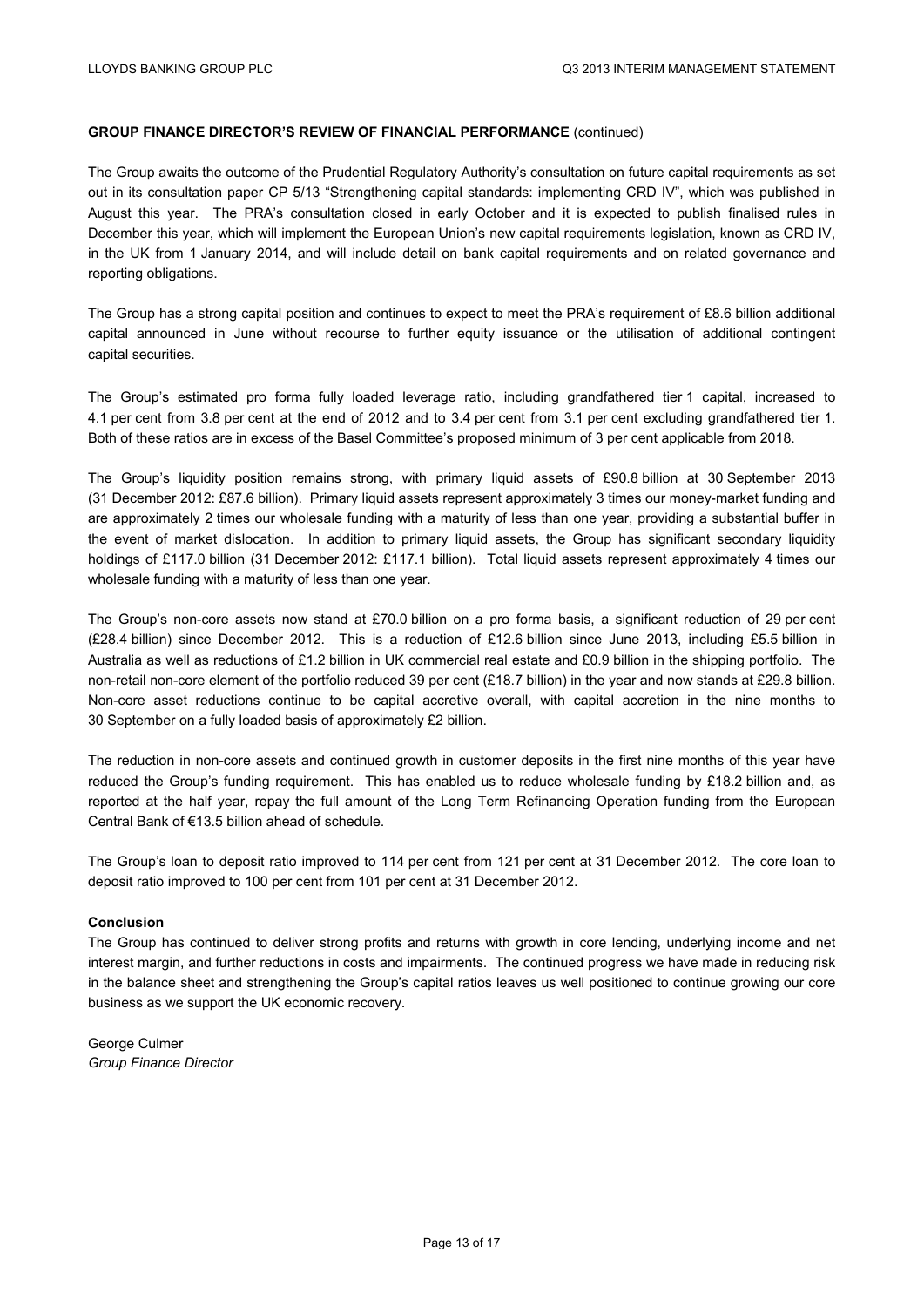# **STATUTORY CONSOLIDATED INCOME STATEMENT (UNAUDITED)**

|                                                   | <b>Nine</b>      | <b>Nine</b> |
|---------------------------------------------------|------------------|-------------|
|                                                   | months           | months      |
|                                                   | ended            | ended       |
|                                                   | 30 Sept          | 30 Sept     |
|                                                   | 2013             | $2012^1$    |
|                                                   | £ million        | £ million   |
| Interest and similar income                       | 15,961           | 17,916      |
| Interest and similar expense                      | (10, 989)        | (12, 418)   |
| Net interest income                               | 4,972            | 5,498       |
| Fee and commission income                         | 3,209            | 3,535       |
| Fee and commission expense                        | (1,025)          | (1,088)     |
| Net fee and commission income                     | 2,184            | 2,447       |
| Net trading income                                | 14,657           | 11,020      |
| Insurance premium income                          | 6,240            | 6,215       |
| Other operating income                            | 2,647            | 2,529       |
| Other income                                      | 25,728           | 22,211      |
| <b>Total income</b>                               | 30,700           | 27,709      |
| Insurance claims                                  | (16, 496)        | (13, 801)   |
| Total income, net of insurance claims             | 14,204           | 13,908      |
| Regulatory provisions                             | (1, 325)         | (2, 225)    |
| Other operating expenses                          | (8,892)          | (8, 512)    |
| <b>Total operating expenses</b>                   | (10, 217)        | (10, 737)   |
| <b>Trading surplus</b>                            | 3,987            | 3,171       |
| Impairment                                        | (2, 293)         | (3,778)     |
| Profit (loss) before tax                          | 1,694            | (607)       |
| Taxation                                          | (1, 414)         | (429)       |
| Profit (loss) for the period                      | 280              | (1,036)     |
| Profit attributable to non-controlling interests  | 24               | 51          |
| Profit (loss) attributable to equity shareholders | 256              | (1,087)     |
| Profit (loss) for the period                      | 280              | (1,036)     |
| Basic earnings (loss) per share                   | 0.4 <sub>p</sub> | (1.6)p      |
| Diluted earnings (loss) per share                 | 0.4 <sub>p</sub> | (1.6)p      |

<sup>1</sup> Restated to reflect the implementation of IAS 19R and IFRS 10. See below.

### **Restatements to reflect new accounting standards effective from 1 January 2013**

Comparative financial information has been restated following the adoption of the following new accounting standards effective from 1 January 2013:

Amendments to IAS 19 *Employee Benefits* (IAS 19R). The main change is that actuarial gains and losses in respect of defined benefit pension schemes are no longer permitted to be deferred using the corridor approach and must be recognised immediately in other comprehensive income. In addition, IAS 19R requires a net interest amount to be calculated by applying the discount rate to the net defined benefit liability or asset, in place of the interest cost on scheme liabilities and the expected return on scheme assets. The effect of applying this amended standard at 1 January 2013 was the recognition of previously unrecognised actuarial losses of £2.7 billion and deferred tax assets of £0.6 billion, leading to a reduction in shareholders' equity of £2.1 billion. The changes to the calculation of the income statement charge have decreased profit after tax for the nine months to 30 September 2013 by £3 million (nine months to 30 September 2012: £34 million).

IFRS 10 *Consolidated Financial Statements*. This new standard establishes the principles to determine whether one entity controls another; where such control exists the controlling entity is required to consolidate the other entity in its financial statements. The adoption of IFRS 10 has required the Group to consolidate certain entities that were previously not consolidated and deconsolidate certain entities that were previously consolidated. The effect of applying IFRS 10 at 1 January 2013 was to recognise an increase in total assets and total liabilities of £10.2 billion with no resulting change in shareholders' equity and no impact on profit after tax for the nine months to 30 September 2013 (nine months to 30 September 2012: nil).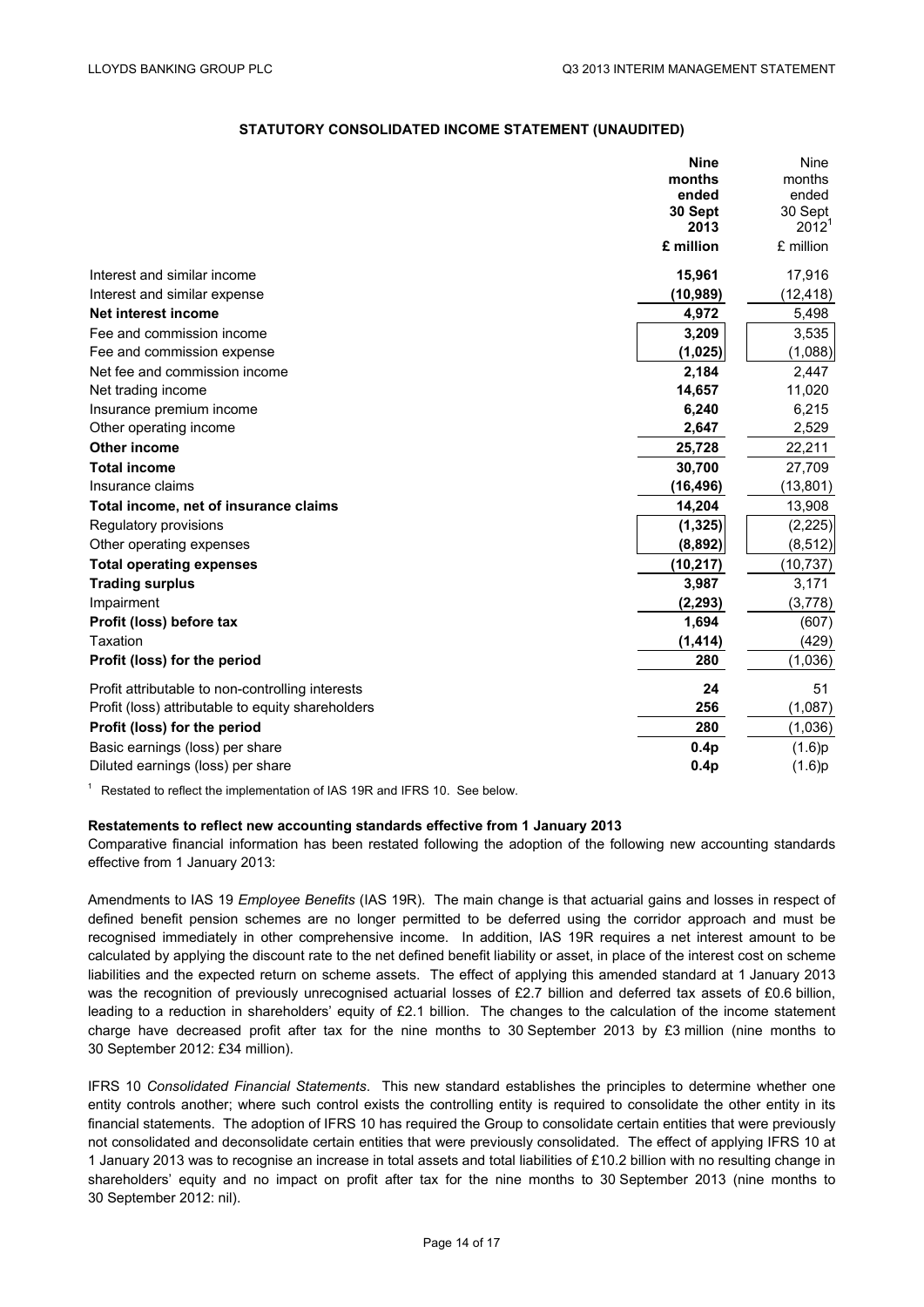# **SUMMARY CONSOLIDATED BALANCE SHEET (UNAUDITED)**

|                                                                              | At              | At                          |
|------------------------------------------------------------------------------|-----------------|-----------------------------|
|                                                                              | 30 Sept<br>2013 | 31 Dec<br>2012 <sup>1</sup> |
| <b>Assets</b>                                                                | £ million       | £ million                   |
| Cash and balances at central banks                                           | 57,179          | 80,298                      |
| Trading and other financial assets at fair value through profit or loss      | 140,276         | 160,620                     |
| Derivative financial instruments                                             | 39,355          | 56,557                      |
| Loans and receivables:                                                       |                 |                             |
| Loans and advances to banks                                                  | 27,157          | 32,757                      |
| Loans and advances to customers                                              | 495,496         | 517,225                     |
| Debt securities                                                              | 1,613           | 5,273                       |
|                                                                              | 524,266         | 555,255                     |
| Available-for-sale financial assets                                          | 43,003          | 31,374                      |
| Other assets                                                                 | 66,282          | 50,117                      |
| <b>Total assets</b>                                                          | 870,361         | 934,221                     |
| <b>Liabilities</b>                                                           |                 |                             |
| Deposits from banks                                                          | 12,093          | 38,405                      |
| Customer deposits                                                            | 435,870         | 426,912                     |
| Trading and other financial liabilities at fair value through profit or loss | 45.063          | 33,392                      |
| Derivative financial instruments                                             | 36,632          | 48,676                      |
| Debt securities in issue                                                     | 101,261         | 117,253                     |
| Liabilities arising from insurance and investment contracts                  | 109,387         | 137,592                     |
| Subordinated liabilities                                                     | 33,210          | 34,092                      |
| Other liabilities                                                            | 55,620          | 55,318                      |
| <b>Total liabilities</b>                                                     | 829,136         | 891,640                     |
|                                                                              | 41,225          |                             |
| <b>Total equity</b>                                                          |                 | 42,581                      |
| <b>Total equity and liabilities</b>                                          | 870,361         | 934,221                     |

1 Restated to reflect the implementation of IAS 19R and IFRS 10. See page 14.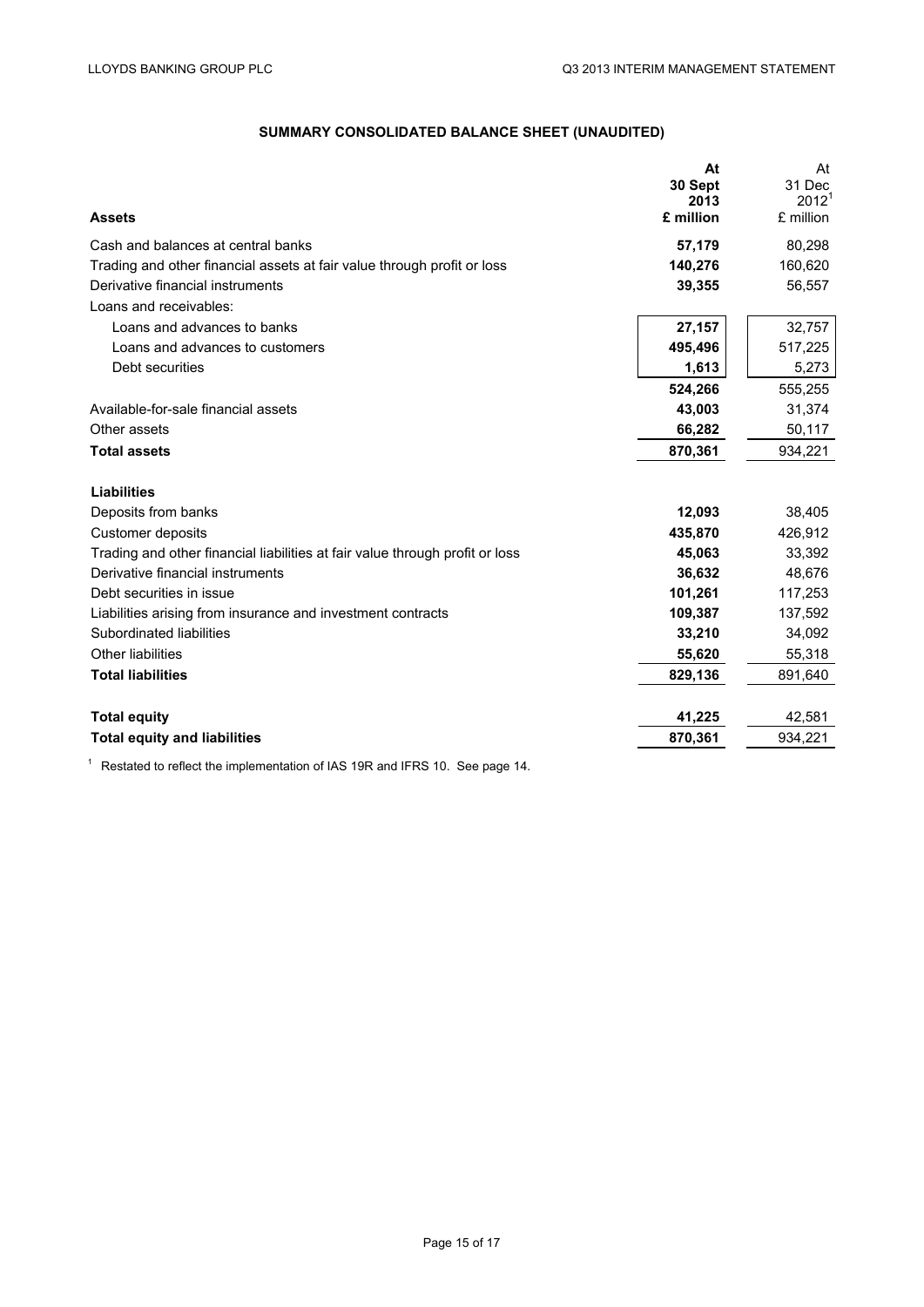# **APPENDIX 1**

# **QUARTERLY UNDERLYING BASIS INFORMATION**

|                                              | Quarter           | Quarter           | Quarter           | Quarter           | Quarter           |
|----------------------------------------------|-------------------|-------------------|-------------------|-------------------|-------------------|
|                                              | ended             | ended             | ended             | ended             | ended             |
|                                              | 30 Sept<br>2013   | 30 June<br>2013   | 31 Mar<br>2013    | 31 Dec<br>2012    | 30 Sept<br>2012   |
| Group                                        | £ million         | £ million         | £ million         | £ million         | £ million         |
| Net interest income                          | 2,761             | 2,653             | 2,553             | 2,545             | 2,575             |
| Other income                                 | 1,879             | 1,984             | 2,422             | 2,040             | 2,112             |
| Insurance claims                             | (85)              | (62)              | (86)              | (30)              | (102)             |
| <b>Total underlying income</b>               | 4,555             | 4,575             | 4,889             | 4,555             | 4,585             |
| Total underlying income excl. SJP            | 4,537             | 4,525             | 4,409             | 4,448             | 4,503             |
| Total costs                                  | (2, 361)          | (2, 341)          | (2,408)           | (2,587)           | (2, 492)          |
| Impairment                                   | (670)             | (811)             | (1,002)           | (1, 278)          | (1, 262)          |
| <b>Underlying profit</b>                     | 1,524             | 1,423             | 1,479             | 690               | 831               |
| Banking net interest margin                  | 2.17%             | 2.06%             | 1.96%             | 1.94%             | 1.93%             |
| Impairment charge as a % of average advances | 0.51%             | 0.57%             | 0.80%             | 0.96%             | 0.93%             |
| Return on risk-weighted assets               | 2.14%             | 1.93%             | 1.96%             | 0.87%             | 1.01%             |
|                                              | Quarter           | Quarter           | Quarter           | Quarter           | Quarter           |
|                                              | ended             | ended             | ended             | ended             | ended             |
|                                              | 30 Sept           | 30 June           | 31 Mar            | 31 Dec            | 30 Sept           |
| Core                                         | 2013<br>£ million | 2013<br>£ million | 2013<br>£ million | 2012<br>£ million | 2012<br>£ million |
|                                              |                   |                   |                   |                   |                   |
| Net interest income                          | 2,711             | 2,579             | 2,452             | 2,487             | 2,459             |
| Other income                                 | 1,803             | 1,923             | 2,265             | 1,932             | 1,963             |
| Insurance claims                             | (85)              | (62)              | (86)              | (30)              | (102)             |
| <b>Total underlying income</b>               | 4,429             | 4,440             | 4,631             | 4,389             | 4,320             |
| Total underlying income excl. SJP            | 4,411             | 4,390             | 4,151             | 4,282             | 4,238             |
| <b>Total costs</b>                           | (2, 252)          | (2, 199)          | (2, 269)          | (2, 341)          | (2, 246)          |
| Impairment                                   | (324)             | (416)             | (491)             | (568)             | (373)             |
| <b>Underlying profit</b>                     | 1,853             | 1,825             | 1,871             | 1,480             | 1,701             |
| Banking net interest margin                  | 2.54%             | 2.43%             | 2.34%             | 2.33%             | 2.32%             |
| Impairment charge as a % of average advances | 0.32%             | 0.34%             | 0.51%             | 0.50%             | 0.36%             |
| Return on risk-weighted assets               | 3.19%             | 3.11%             | 3.20%             | 2.47%             | 2.83%             |
|                                              | Quarter           | Quarter           | Quarter           | Quarter           | Quarter           |
|                                              | ended             | ended             | ended             | ended             | ended             |
| Non-core                                     | 30 Sept<br>2013   | 30 June<br>2013   | 31 Mar<br>2013    | 31 Dec<br>2012    | 30 Sept<br>2012   |
|                                              | £ million         | £ million         | £ million         | £ million         | £ million         |
| Net interest income                          | 50                | 74                | 101               | 58                | 116               |
| Other income                                 | 76                | 61                | 157               | 108               | 149               |
| <b>Total underlying income</b>               | 126               | 135               | 258               | 166               | 265               |
| <b>Total costs</b>                           | (109)             | (142)             | (139)             | (246)             | (246)             |
| Impairment                                   | (346)             | (395)             | (511)             | (710)             | (889)             |
| <b>Underlying loss</b>                       | (329)             | (402)             | (392)             | (790)             | (870)             |
| Banking net interest margin                  | 0.41%             | 0.37%             | 0.44%             | 0.37%             | 0.49%             |
| Impairment charge as a % of average advances | 1.41%             | 1.62%             | 2.03%             | 2.80%             | 3.08%             |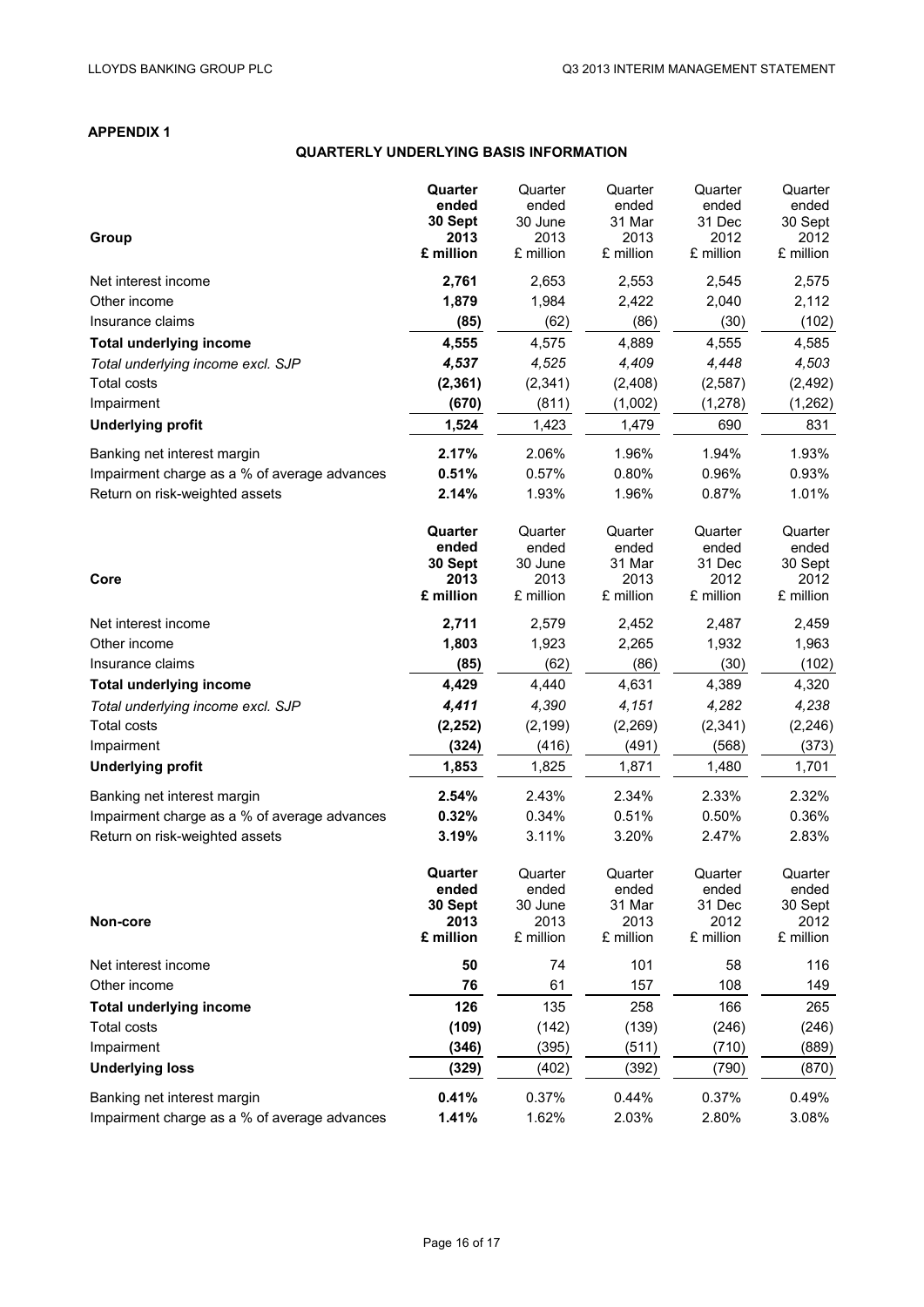# **APPENDIX 2**

#### **BASIS OF PREPARATION OF UNDERLYING BASIS INFORMATION**

The tables below set out a reconciliation from the published statutory results to the underlying basis results:

|                                        | Lloyds<br><b>Banking</b> | <b>Acquisition</b>                                                       | <b>Volatility</b><br>arising in |                                    | Legal and                                   |              |                                             |
|----------------------------------------|--------------------------|--------------------------------------------------------------------------|---------------------------------|------------------------------------|---------------------------------------------|--------------|---------------------------------------------|
| Nine months ended<br>30 September 2013 | £m                       | Group related and<br>statutory other items <sup>1</sup> businesses<br>£m | insurance<br>£m                 | <b>Insurance</b><br>gross up<br>£m | regulatory<br>provisions <sup>2</sup><br>£m | unwind<br>£m | <b>Fair value</b> Underlying<br>basis<br>£m |
| Net interest income                    | 4.972                    | (16)                                                                     | 5                               | 2,576                              |                                             | 430          | 7,967                                       |
| Other income                           | 25,728                   | 112                                                                      | (642)                           | (18, 962)                          |                                             | 49           | 6,285                                       |
| Insurance claims                       | (16,496)                 |                                                                          |                                 | 16,263                             |                                             |              | (233)                                       |
| <b>Total underlying income</b>         | 14,204                   | 96                                                                       | (637)                           | (123)                              |                                             | 479          | 14,019                                      |
| Operating expenses <sup>3</sup>        | (10, 217)                | 1,618                                                                    |                                 | 123                                | 1,325                                       | 41           | (7, 110)                                    |
| Impairment                             | (2, 293)                 | 239                                                                      |                                 |                                    |                                             | (429)        | (2, 483)                                    |
| Profit (loss)                          | 1,694                    | 1.953                                                                    | (637)                           |                                    | 1,325                                       | 91           | 4,426                                       |

|                                 | Lloyds    |                          | Volatility |           |                         |            |            |
|---------------------------------|-----------|--------------------------|------------|-----------|-------------------------|------------|------------|
|                                 | Banking   | Acquisition              | arising in |           | Legal and               |            |            |
| Nine months ended               | Group     | related and              | insurance  | Insurance | regulatory              | Fair value | Underlying |
| 30 September 2012 <sup>4</sup>  | statutory | other items <sup>1</sup> | businesses | gross up  | provisions <sup>4</sup> | unwind     | basis      |
|                                 | £m        | £m                       | £m         | £m        | £m                      | £m         | £m         |
| Net interest income             | 5.498     | (80)                     | (9)        | 1.917     |                         | 464        | 7,790      |
| Other income                    | 22,211    | (53)                     | (232)      | (15, 510) |                         | (40)       | 6,376      |
| Insurance claims                | (13,801)  |                          |            | 13,466    |                         |            | (335)      |
| Total underlying income         | 13,908    | (133)                    | (241)      | (127)     |                         | 424        | 13,831     |
| Operating expenses <sup>3</sup> | (10, 737) | 843                      |            | 127       | 2,225                   | 5          | (7, 537)   |
| Impairment                      | (3, 778)  |                          |            |           |                         | (641)      | (4, 419)   |
| (Loss) profit                   | (607)     | 710                      | (241)      |           | 2,225                   | (212)      | 1,875      |

<sup>1</sup> Comprises the effects of asset sales (nine months to 30 September 2013: gain of £149 million; nine months to 30 September 2012: gain of £1,299 million), volatile items (nine months to 30 September 2013: loss of £410 million; nine months to 30 September 2012: loss of £959 million), liability management (nine months to 30 September 2013: loss of £97 million; nine months to 30 September 2012: loss of £207 million), Simplification costs related to severance, IT and business costs of implementation (nine months to 30 September 2013: £608 million; nine months to 30 September 2012: £332 million), Verde costs (nine months to 30 September 2013: £586 million; nine months to 30 September 2012: £399 million); the amortisation of purchased intangibles (nine months to 30 September 2013: £297 million; nine months to 30 September 2012: £362 million) and the past service pensions item (nine months to 30 September 2013: charge of £104 million; nine months to 30 September 2012: credit of £250 million).

<sup>2</sup> Comprises the payment protection insurance provision (nine months to 30 September 2013: £1,250 million; nine months to 30 September 2012 £2,075 million) and other regulatory provisions (nine months to 30 September 2013: £75 million; nine months to 30 September 2012 £150 million.

 $3$  On an underlying basis this is described as total costs.

<sup>4</sup> Restated to reflect the implementation of IAS 19R and IFRS 10. See page 14.